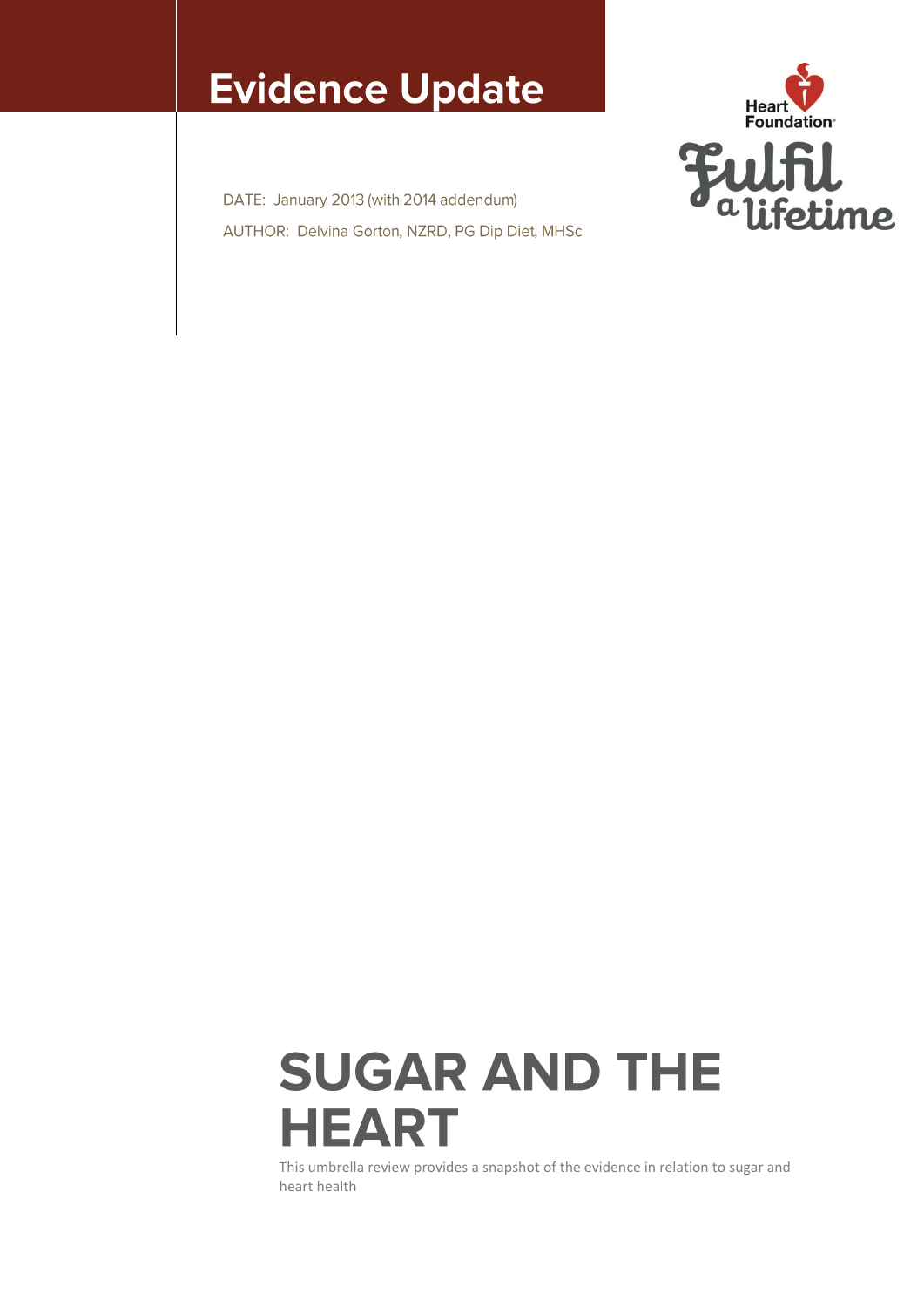## <span id="page-1-0"></span>CONTENTS

| Sources of total sugar, sucrose and fructose5               |
|-------------------------------------------------------------|
|                                                             |
|                                                             |
|                                                             |
|                                                             |
|                                                             |
|                                                             |
|                                                             |
|                                                             |
| Sugar and Metabolic Syndrome or Type 2 diabetes14           |
|                                                             |
|                                                             |
| Public health significance of sugar-sweetened beverages  19 |
|                                                             |
|                                                             |
|                                                             |

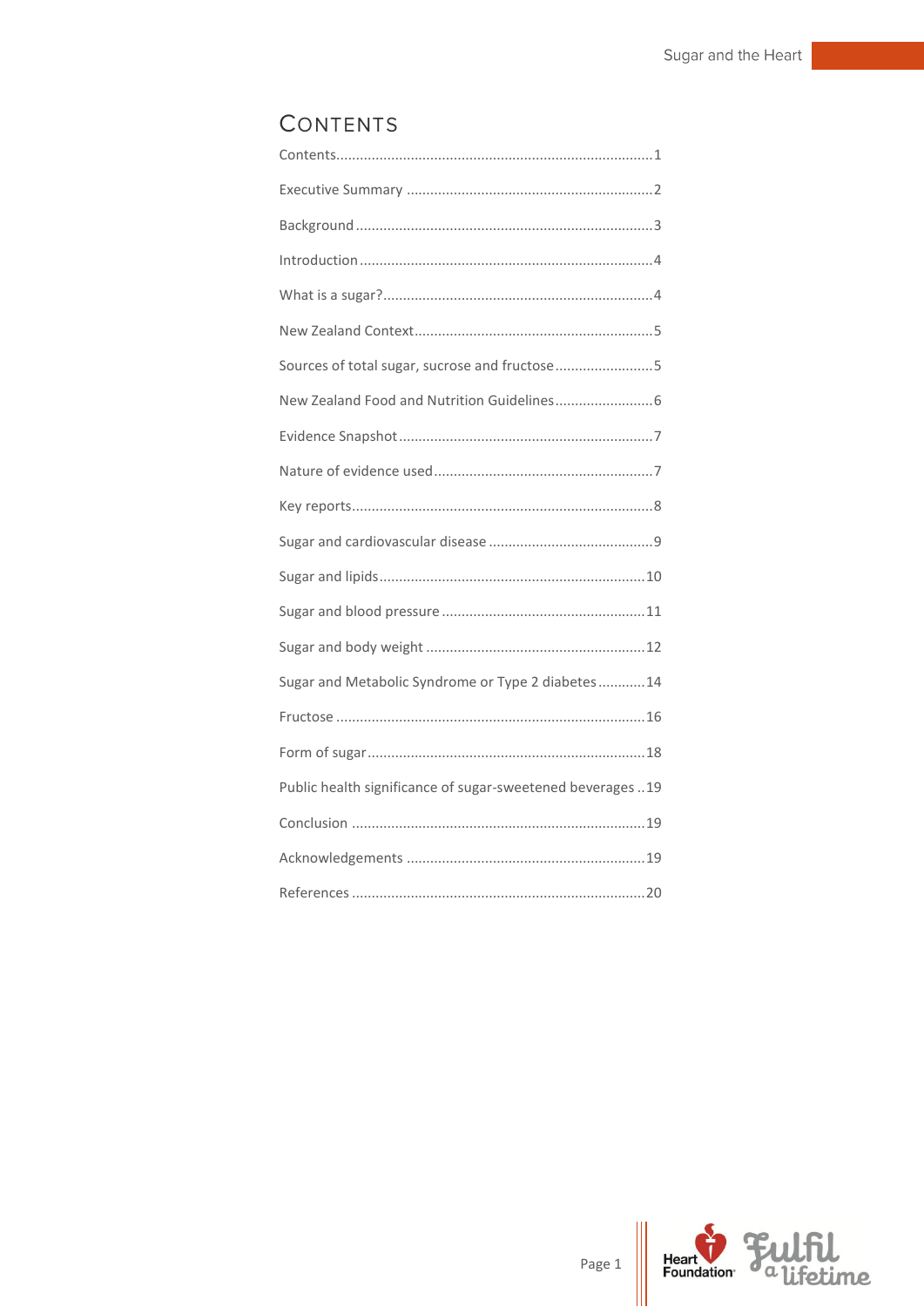## <span id="page-2-0"></span>**EXECUTIVE SUMMARY**

General nutrition advice has consistently recommended limiting sugar intake for health. Similarly, the Heart Foundation recommends using only small amounts of sugar and choosing ready-prepared foods low in sugar as one part of a healthy dietary pattern.

While limiting sugar is considered important for general health, evidence on the specific impact of sugar on heart disease has been less conclusive. This evidence snapshot reviews the current evidence for sugar and/or sugar-sweetened beverages (soft drinks or drinks with sugar added), and their impact directly on heart disease and risk factors for it.

Within the limitations of the current evidence base, this umbrella review of the literature found:

- There remains insufficient and currently inconclusive evidence on which to draw conclusions on the direct influence of sugar on heart disease itself. However, there is a small body of cohort evidence that sugar-sweetened beverages are associated with increased risk of heart disease.
- There is evidence for an effect of sugar and sugar-sweetened beverages on body weight, which is a risk factor for heart disease.
- There is evidence of an association between sugar (at high intakes) or sugar-sweetened beverages and other risk factors for heart disease such as raised triglyceride, lipids, blood pressure or type 2 diabetes.
- When substituted iso-energetically, sugar does not appear to impact on body weight. However, added sugar can lead to overconsumption of energy, which is associated with increases in body weight. Evidence is stronger for the role of sugar-sweetened beverages.
- When reducing saturated fat in the diet, replacing it with refined (including sugary) carbohydrates does not have any benefits for heart health.

Thus, evidence supports advice to limit intakes of added sugar as one part of an eating pattern that supports health and heart health.

The Heart Foundation recommends that:

- High intakes of sugar and sugary drinks may adversely impact on risk factors for heart disease, and should be avoided.
- Small amounts of added sugar (less than 10% total energy) are unlikely to be harmful in the context of a healthy diet.
- Foods or drinks that are high in added sugar with little nutritional value are best kept for special occasions only. This includes sugary drinks, lollies, cakes, biscuits, or similar foods and drinks.
- Reducing added sugar intake (including sugary drinks) can help reduce body weight.
- There are naturally occurring sugars in nutritious foods like fruit and plain milk, which we encourage people to eat as part of a healthy dietary pattern.

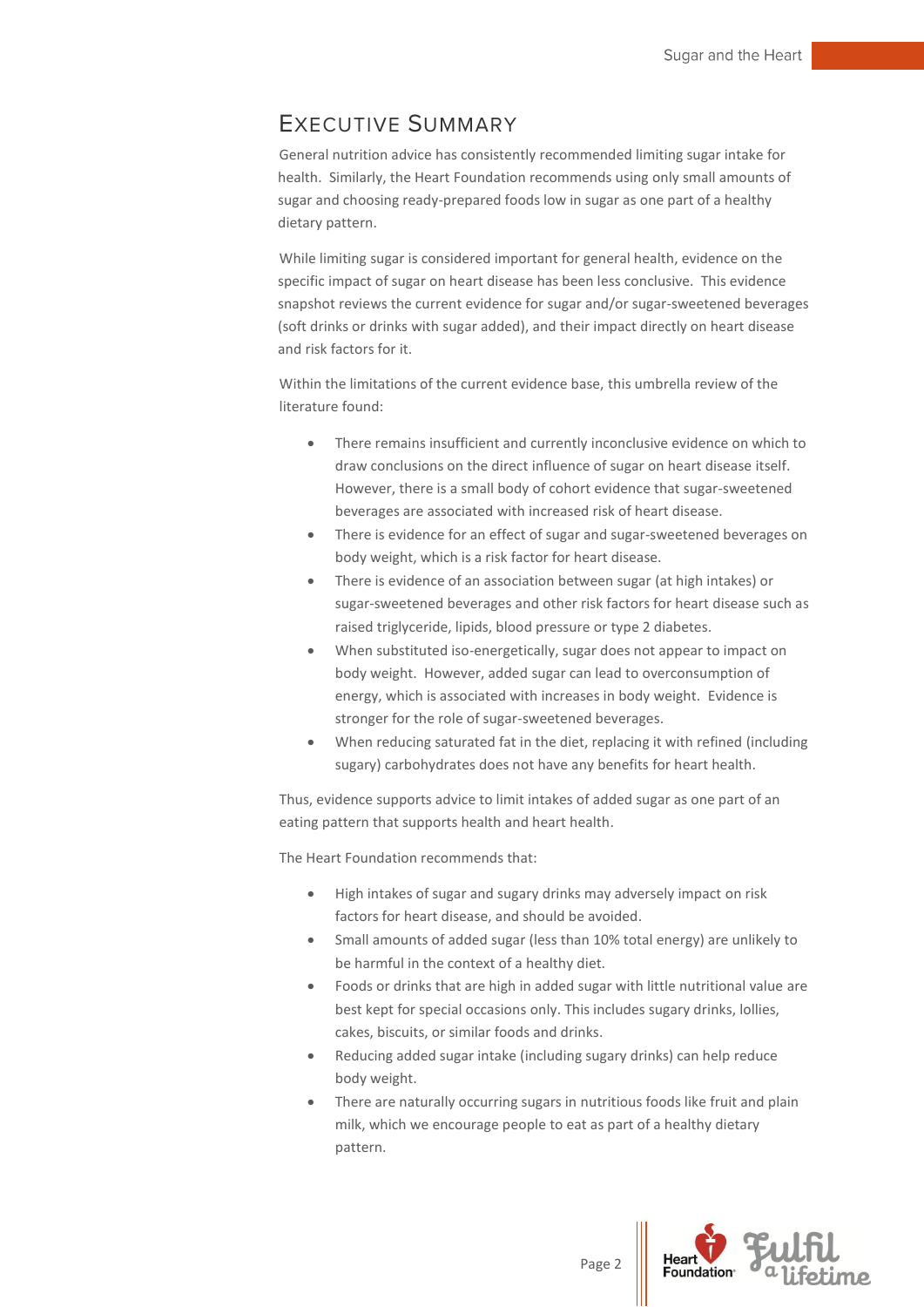## <span id="page-3-0"></span>**BACKGROUND**

Dietary guidelines in many countries recommend limiting the amount of free or added sugar consumed. This is generally based on concerns that added sugar increases energy density of the diet with little nutritional value, displaces foods with higher nutritional value, has a potential impact on body weight, and increases risk of dental erosion or dental cavities.

The Heart Foundation of New Zealand's position on sugar (1999) has been that, in excess, refined carbohydrates (which include sugar) may influence obesity, diabetes and other risk factors for cardiovascular disease; and recommends people use only small amounts of highly sweetened foods or drinks such as sugar confectionery, cakes, biscuits, soft drinks and chocolate.

Specifically, the Heart Foundation of New Zealand recommends to:

*"Drink plenty of fluids each day, particularly water, and limit sugar-sweetened drinks and alcohol"*

*"Use only small amounts of total fats and oils, sugar and salt when cooking and preparing meals, snacks or drinks. Choose ready-prepared foods low in these ingredients."*

Further, dietary patterns that support heart health for people at risk of cardiovascular disease are those where "…*the dietary intake of refined sugar and flour products is low…"*. [Heart Foundation position paper on dietary patterns, 1999]

This paper is an evidence snapshot of current research on sugar and heart health to update the 1999 position statement. It is an umbrella review of the literature. A full review will be conducted when the Heart Foundation's Carbohydrate Position Statement is updated.

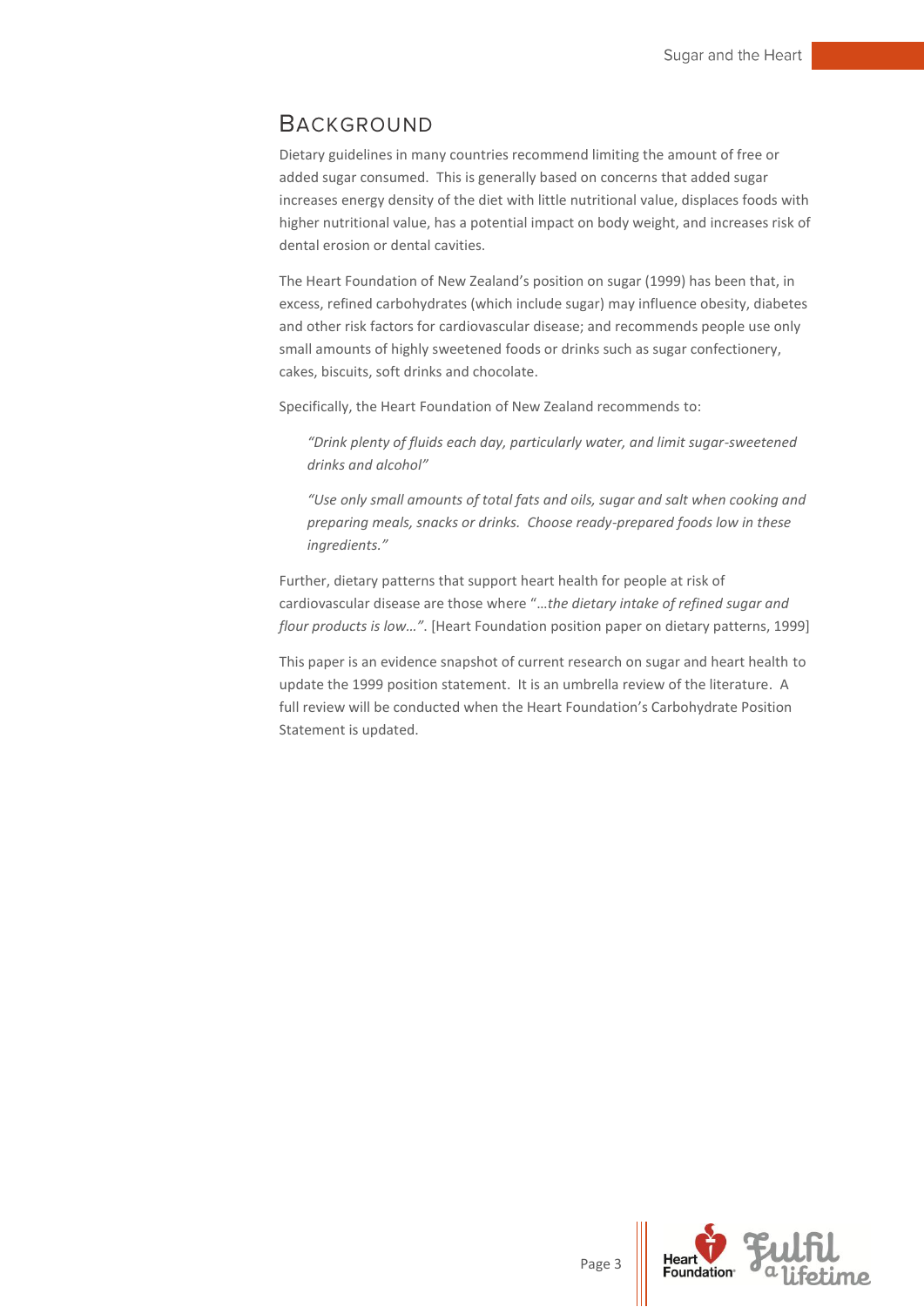## <span id="page-4-0"></span>**INTRODUCTION**

Sugars are a form of carbohydrate. During digestion, all carbohydrates are broken down into their smallest unit, which are monosaccharides. Table sugar, or sucrose, is broken down into the monosaccharides glucose and fructose. Under normal circumstances, glucose is the primary source of energy for the brain and central nervous system. The rate glucose is released into the bloodstream is measured by the Glycaemic Index (GI). Table sugar has a moderate GI of 68, whereas pure glucose has the highest GI of 100.

Humans are born with an innate preference for sweet tastes - in nature sweet foods are generally safe to eat. However, where this preference for sweetness was once obtained from foods like fruit and berries, it is now more typically from sugar added to food and beverages. Where nature made sugar hard to get, the modern food environment makes it extremely easy to get.<sup>1</sup>

Sugars have become ubiquitous in the food supply, occurring naturally in many foods as well as being added by food manufacturers. While a healthy diet

#### What is a sugar?

The term 'sugars' covers a range of mono- and disaccharides. Table sugar (sucrose) is a disaccharide, made up of two monosaccharides: glucose and fructose. Other common sugars are lactose, found in milk, and galactose.

Free sugars are classified as all monosaccharides and disaccharides added to foods by the manufacturer, cook or consumer, plus sugars naturally present in honey, syrups and fruit juices.

Added sugars are sugars and syrups added to foods during processing or preparation.

Sugar sweetened beverages (SSBs) are drinks with any form of added sugar, such as soft drinks, cordials, sports drinks or energy drinks.

contains naturally occurring sugars from nutrient-dense foods such as fruit and vegetables, milk and milk products, and grains, added sugars are not necessary for health. However, in today's food environment eliminating added sugar entirely would greatly limit available food choices and could impact on palatability of the diet. It should be noted that some added sugar in the diet has been associated with a more well-balanced dietary pattern, provided energy needs are met.<sup>23</sup> Evidence suggests added sugar intakes below 5% and above 20% of energy could negatively impact on micronutrient intakes<sup>3</sup>, especially if the diet is also low in energy<sup>4</sup>. A high intake of sugar does not have any advantages in terms of micronutrient intakes<sup>5</sup> however eliminating it entirely from the diet could also potentially compromise nutrient intakes.

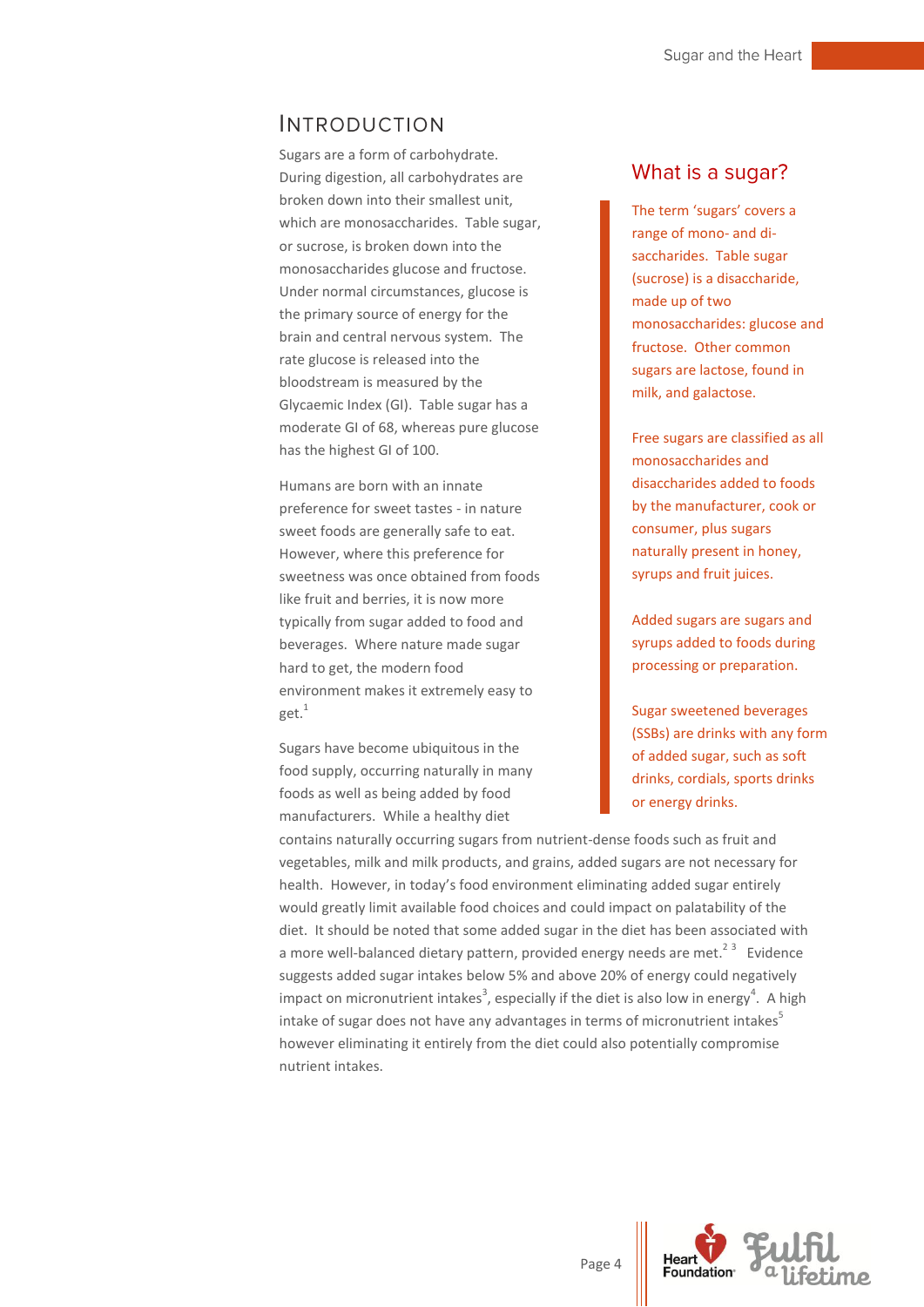## <span id="page-5-0"></span>**NEW ZEALAND CONTEXT**

New Zealanders' median intake of total sugars in the 2008/09 Adult National Nutrition Survey was 120g for males and 96g for females (Table 1). This is a small decrease on the 1997 National Nutrition Survey (131g for males and 99g for females). 6 Sucrose (table sugar) contributed a median of 55g for males and 42g for females. This equates to 10-13 teaspoons of table sugar. Fructose contributed 22g for males and 18g for females.<sup>7</sup> Median sugar intake was highest in the 19-30 year age group, followed by the 15-18 year age group.

There was little difference in median total sugar intake by ethnic group. Māori males consumed a median of 124g and females 103g. Pacific males consumed a median of 113g total sugars and females 98g. There was also little difference in sugar intake by deprivation quintile.

The intakes given above are medians; at the  $90<sup>th</sup>$  percentile the total population intake of sugars was 175g per day.





Total sugar was calculated as providing 19% to 24% of median energy intakes by age group and sex. Percentage energy from total sugar was highest for 15-30 year old females, and lowest for 31-70 year old men.

## <span id="page-5-1"></span>SOURCES OF TOTAL SUGAR, SUCROSE AND FRUCTOSE

The main contributors to sugar intake in the Adult National Nutrition Survey are shown in Table  $2<sup>6</sup>$ 

| <b>Total sugar</b>                                                                   | <b>Sucrose</b>          | Fructose                 |
|--------------------------------------------------------------------------------------|-------------------------|--------------------------|
| Fruit (18%)<br>Non-alcoholic beverages (17%)<br>Sugar and sweets (15%)<br>Milk (10%) | Sugar and sweets (23%)  | Fruit (29%)              |
|                                                                                      | Non-alcoholic beverages | Non-alcoholic beverages  |
|                                                                                      | (16%)                   | (18%)                    |
|                                                                                      | Fruit (16%)             | Vegetables (13%)         |
|                                                                                      | Cakes and muffins (7%)  | Sugar and sweets (7%)    |
|                                                                                      | Dairy products (6%)     | Alcoholic beverages (5%) |
|                                                                                      | Biscuits (5%)           |                          |

**TABLE 2: SOURCES OF SUGAR**

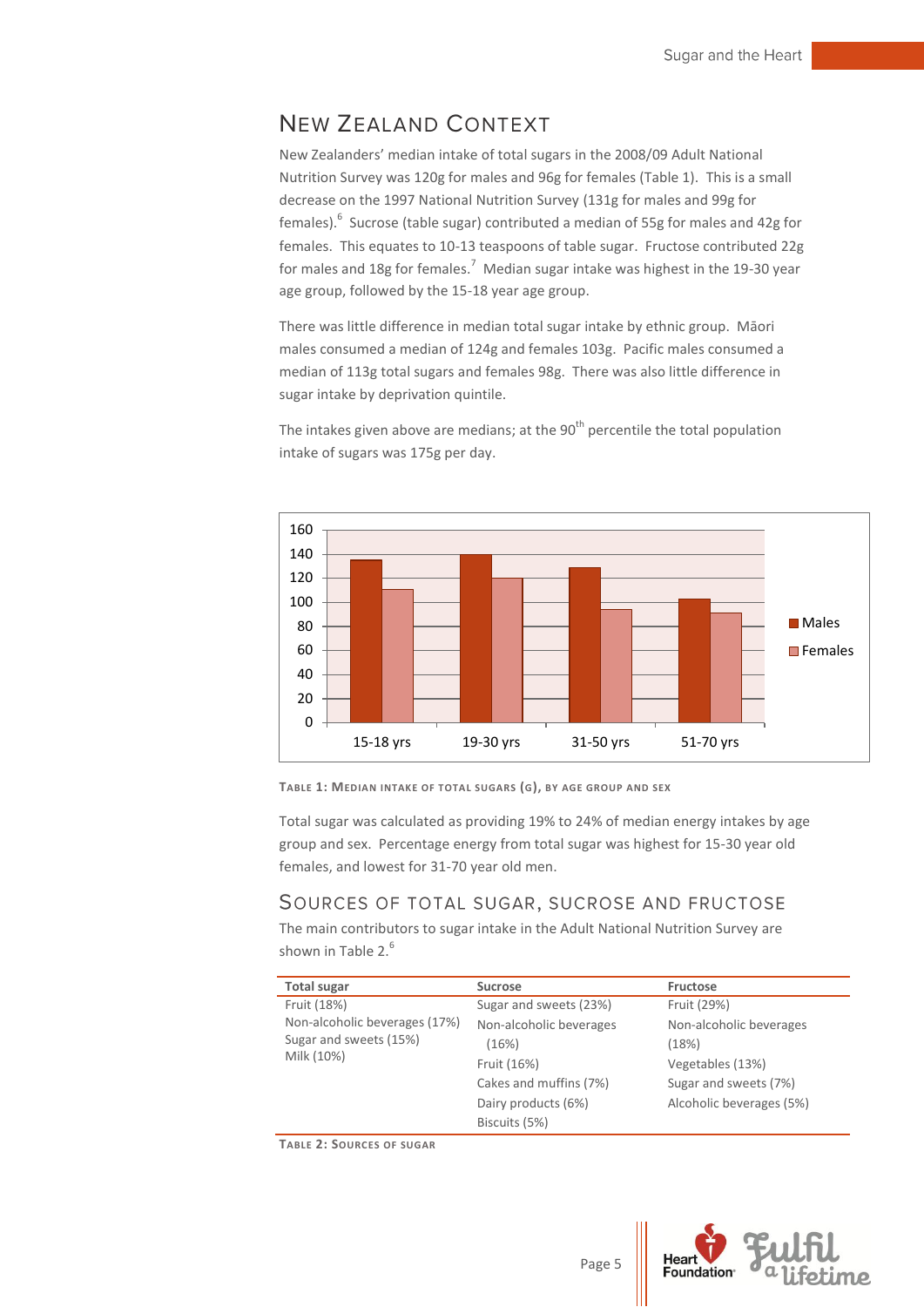Soft drinks and energy drinks are included in the non-alcoholic beverages category. Intake of these was highest in the 15-18 and 19-30 year age group. For the total population, soft drinks and energy drinks were self-reported as being consumed three or more times each week by nearly a quarter of the adult population and consumed daily by 7%.<sup>7</sup> There were ethnic differences in soft drink intakes. Fortytwo percent of Māori males and 29% of Māori females drank soft drinks or energy drinks three or more times each week.<sup>8</sup> Forty-five percent of Pacific males and 32% of Pacific females drank soft drinks or energy drinks three or more times a week.<sup>9</sup>

## <span id="page-6-0"></span>NEW ZEALAND FOOD AND NUTRITION GUIDELINES

New Zealand's Food & Nutrition Guidelines recommend that adults:<sup>10</sup>

 Prepare foods or choose pre-prepared foods, drinks and snacks … with little added sugar; limit your intake of high-sugar foods

And for children: $11$ 

1

- Prepare foods or choose pre-prepared foods, snacks and drinks that are ... low in sugar, especially added sugar.
- Drink plenty of water during the day. Include reduced or low-fat milk every day. Limit drinks such as fruit juice, cordial, fruit drink, fizzy drinks (including diet drinks), sports drinks and sports water [and energy drinks].

New Zealand's Nutrient Reference Values do not make any specific recommendations in relation to sugar. However, the acceptable macronutrient reference range to lower chronic disease risk recommends a carbohydrate intake of 45% to 65% total energy, predominantly from low energy density and/or low glycaemic index foods.<sup>12</sup>



<sup>\*</sup> The term 'added sugar' does not include sugar from fruit juice and concentrate, but it is included in the definition of 'free sugars'. Some products add fruit concentrates as a sweetener, claiming they are low in added sugar despite being high in free sugars.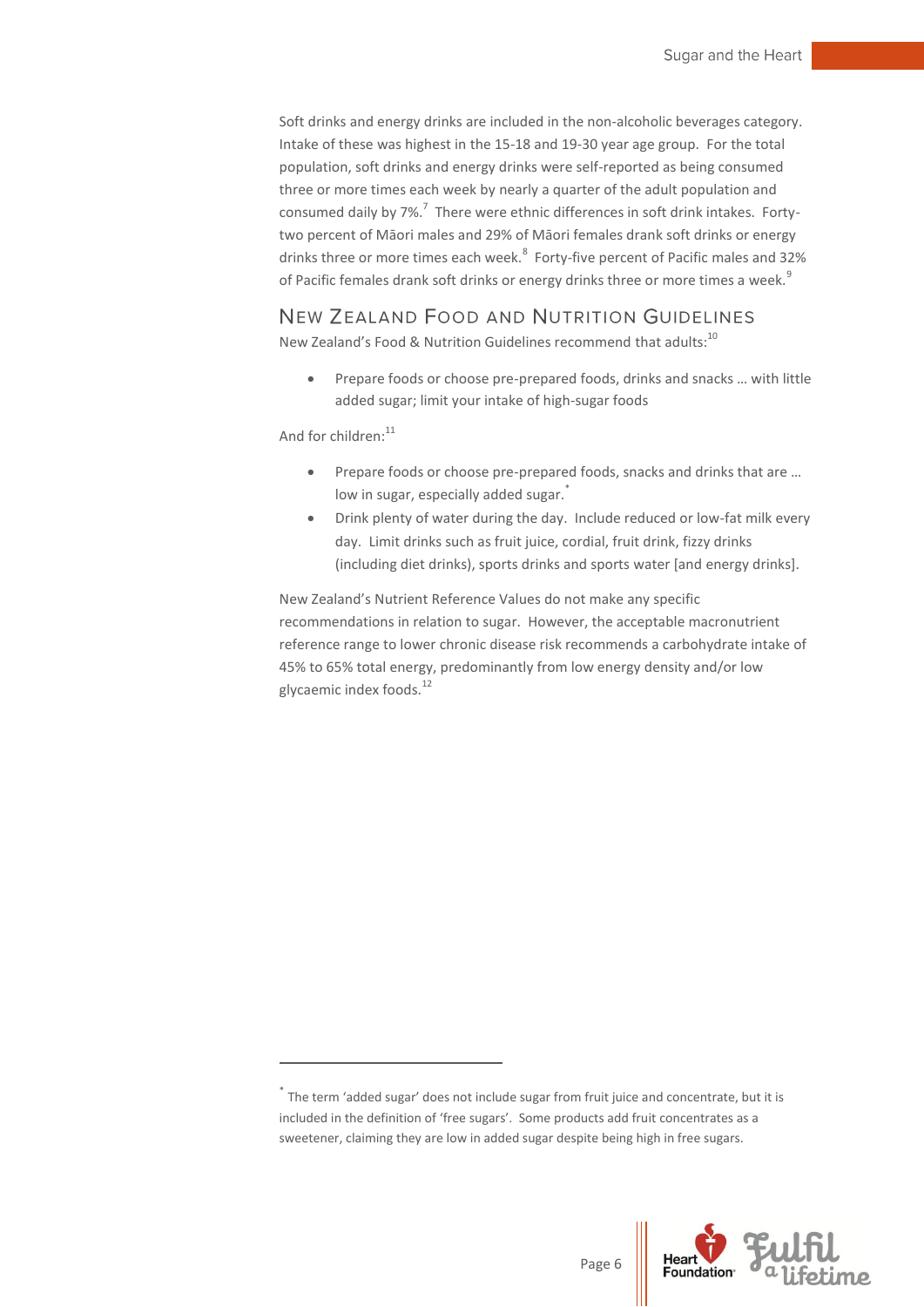## <span id="page-7-0"></span>**EVIDENCE SNAPSHOT**

#### <span id="page-7-1"></span>NATURE OF EVIDENCE USED

Due to the scale and conflicting nature of the research on sugars, much of the evidence in this paper has been drawn from reviews and meta-analyses (an umbrella review). It is important to note that there are strong methodological limitations with many of the individual studies included in these reviews.

The bulk of research has been observational studies (crosssectional and cohort studies), with some experimental or randomised controlled trial (RCT) evidence. Cross-sectional studies



cannot establish causality or a temporal sequence because measures are taken at only one point in time. They are highly prone to confounding, recall bias, and reverse causation (eg. someone changes their diet because of weight gain or onset of disease, rather than the other way around). In nutrition studies, they also suffer from inherent limitations in dietary assessment methods.

Cohort studies can also suffer from issues of residual confounding, limitations in dietary assessment, often a lack of repeat measures over the course of the study, and are not entirely immune to reverse causation. The most robust evidence, and the only type of study that can show a causal relationship, are RCTs.

In general, many of the published studies on sugar or sugar-sweetened beverages (SSBs) have suffered from small sample sizes and short durations of follow up. There was also wide variation in how sugar and sugar-sweetened beverages were defined and measured.

Study results also varied according to funding source.<sup>13</sup> Industry funded intervention studies were four to eight times more likely to have favourable conclusions (and none had unfavourable conclusions) $^{14}$  or had significantly smaller associations than non-industry funded.<sup>15</sup> Allison (2009) notes that research in this area appears to have been extensively influenced by biases, whether through industry funding or authors, reviewers and editors own biases. $^{13}$ 

As well as issues with the individual studies, the quality of the reviews on SSBs and health outcomes has been assessed.<sup>16</sup> Seventeen reviews (including four metaanalyses) were identified and assessed using the AMSTAR quality assessment tool. Overall, reviews scored poorly with a mean score of 4.4 out of 11. Only half of the reviews scored positively for considering scientific quality when conclusions were reported.

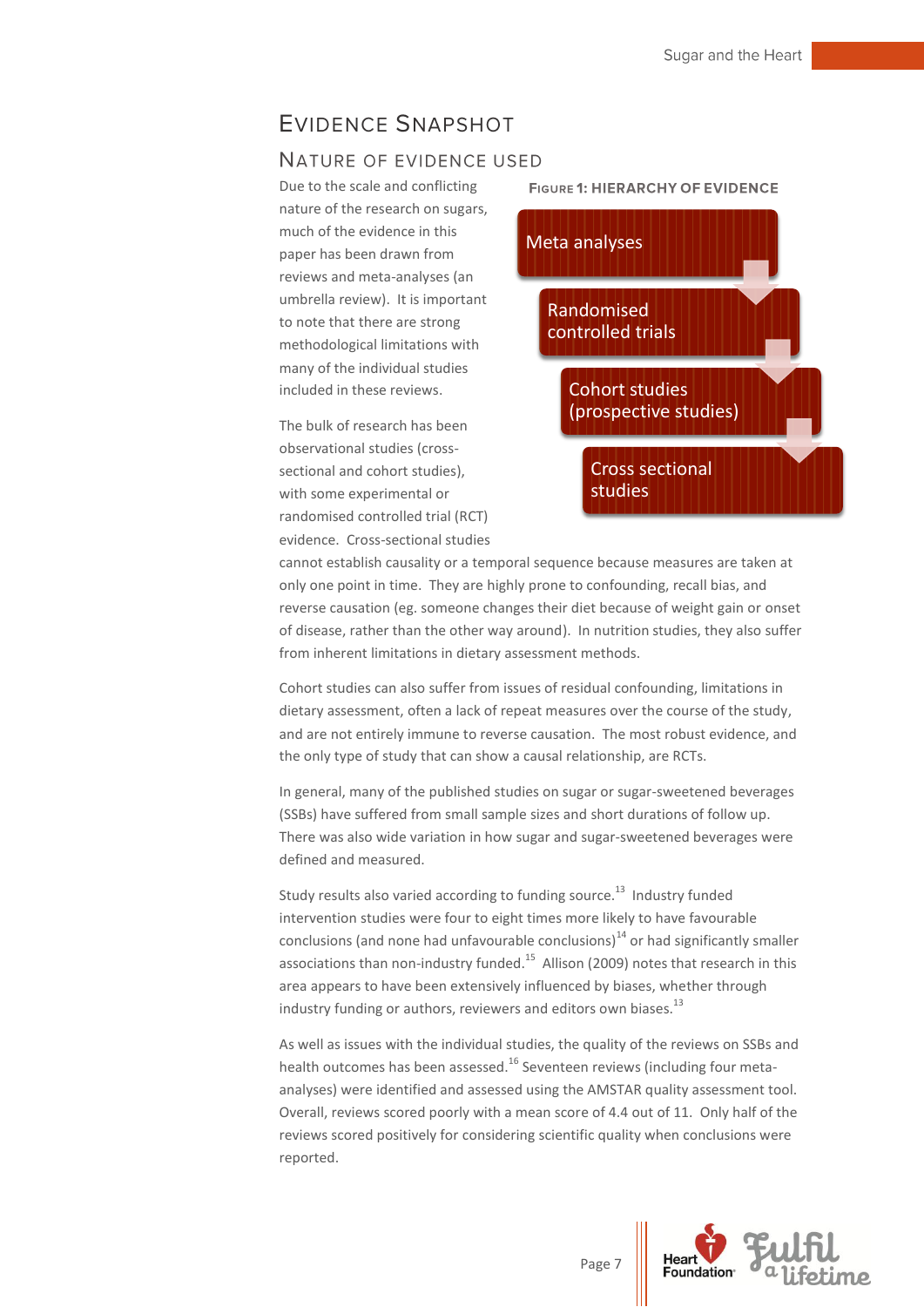While this evidence snapshot is primarily interested in the effect of sugar *per se*, much of the evidence relates to sugar in the form of sugar-sweetened beverages (SSBs). SSBs are an easier aspect of sugar intake to study as they are an easily defined food type for measurement and allow effects to be more easily separated from other nutrients. However, it is also plausible they could have a different effect to sugar consumed as part of a food.

The remainder of this evidence snapshot considers firstly the key reports in relation to sugar and heart disease or risk factors for it, followed by evidence directly in relation to heart disease, and then individual risk factors. It finishes with a section on fructose, as this is topical at present.

#### <span id="page-8-0"></span>**KEY REPORTS**

1

There have been a number of key reports which summarise the evidence on sugar and SSBs and make recommendations on intake.

The WHO/FAO Expert Consultation on diet, nutrition and prevention of chronic disease (2003) found probable evidence that SSBs and fruit juices increased risk of obesity and dental erosion.<sup>17</sup> They also found convincing evidence that obesity increases risk of cardiovascular disease, type 2 diabetes and some cancers. However, there was no direct evidence upon which to assess the impact of sugar on cardiovascular disease, type 2 diabetes, or cancer. Thus, at the time of the report, there was evidence of an effect on a risk factor for cardiovascular disease (obesity), but not directly on cardiovascular disease itself. The WHO/FAO recommendation was, and continues to be, that free sugars<sup>†</sup> are kept to <10% of energy intake (~50g/day). This recommendation was reiterated in a 2007 scientific update by FAO/WHO on carbohydrates and human nutrition. $^{18}$ 

The WHO/FAO Expert Consultation's view was that free sugars provided energy but little nutritional value and restricting their intake would contribute to a reduced risk of weight gain. They referred to acute and short-term studies that showed increased energy intake when energy density of the diet was increased (whether from fat or sugar), and also the reverse – that limiting free sugars reduced total energy intake and induced weight loss.

The American Heart Association has recently revised their recommendations on sugar and heart disease, and for the first time have made a specific recommendation for American women and men to consume no more than 100-150 calories (420-630kJ or  $\sim$ 26-40g sugar) from added sugars in a day. $^2$  This is less than half the current intake of the average American.<sup>19</sup> The recommendation was based on what was viewed as an increasingly robust evidence base that added sugar, especially sugar-sweetened beverages (SSBs), increased risk of overweight, dyslipidaemia, and high blood pressure.<sup>20</sup> The recommendation was quantified as half of the US dietary guideline for discretionary calorie allowance (at that time).<sup>20</sup>

<sup>†</sup> Free sugars are classified as all monosaccharides and disaccharides added to foods by the manufacturer, cook or consumer, plus sugars naturally present in honey, syrups and fruit juices.

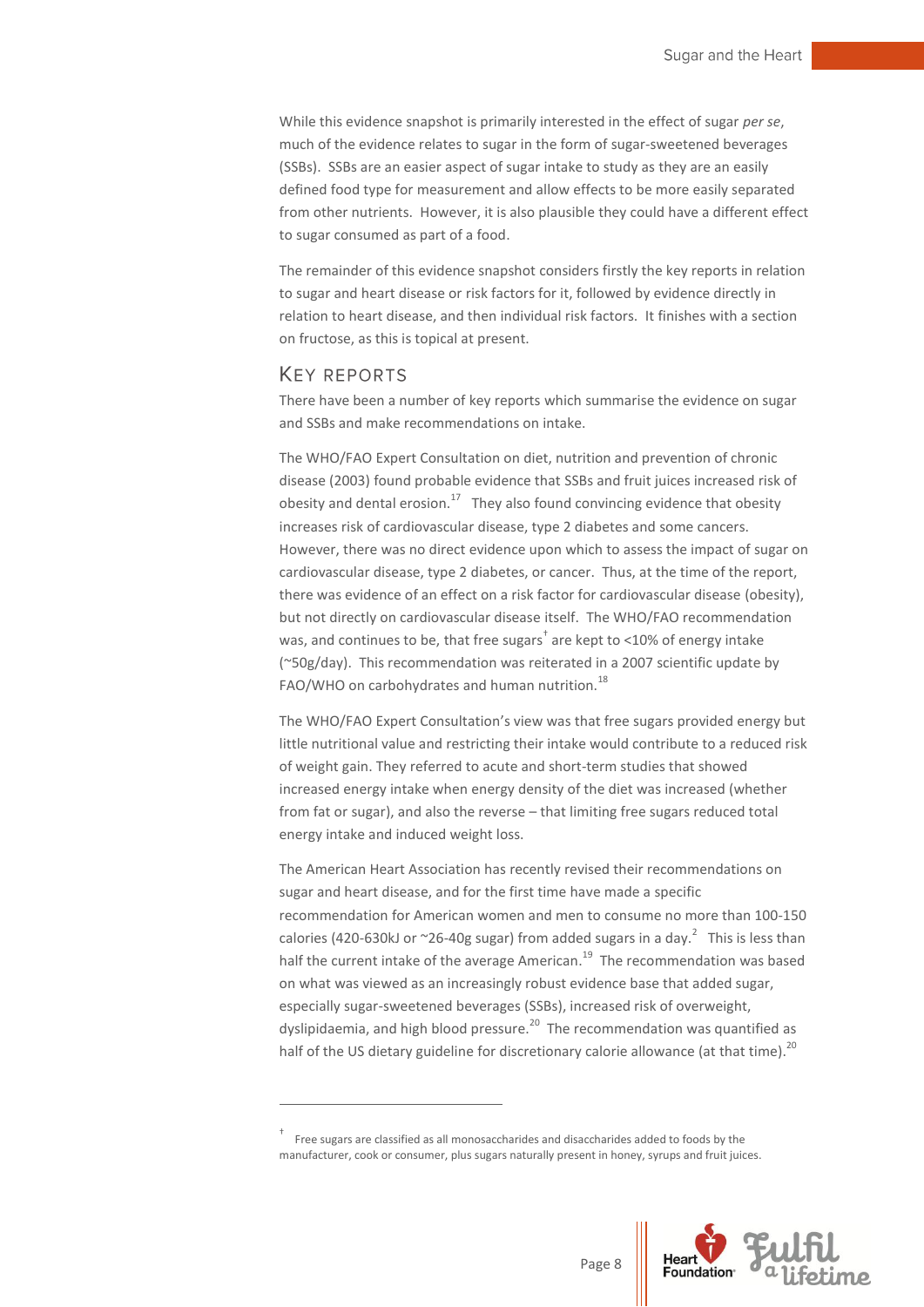The European Food Safety Authority reports that a number of European Union States recommend less than 10% of total energy as added sugars, but others do not make a specific recommendation. $21$  In their review of the evidence for labelling purposes, the EFSA concluded there is some evidence that SSBs might contribute to weight gain, and some evidence that high intakes (>20% total energy) of sugars may increase triglycerides and cholesterol and adversely impact on glucose and insulin response.<sup>21</sup> The literature review the EFSA report was based on was criticised for being selective and not considering study quality or using a hierarchy of evidence.

In the United States, the Institute of Medicine recommended <25% total energy as sugars, based on reduced micronutrient intake by some people at higher sugar intakes.<sup>22</sup> It is important to note the recommendation was not based on that level being acceptable to eat, but rather compromised micronutrient intakes over that level of intake.

The 2010 US Dietary Guidelines recommend significantly reducing intakes of foods containing added sugars, amongst other things, as they contain few nutrients and contribute excess calories.<sup>23</sup> The Dietary Guidelines Advisory Committee (DGAC) found limited evidence that intake of SSBs is linked to higher energy intakes in adults; a moderate body of epidemiological evidence suggesting SSBs are associated with increased body weight in adults; and a moderate body of evidence that isoenergetically sugar is no more likely to cause weight gain than other sources of energy. They also noted that dietary patterns low in energy density have low sugar contents, and that a low energy density diet improves weight loss and is linked to a lower risk of type 2 diabetes.<sup>23 24</sup>

Similarly, in relation to SSBs, the World Cancer Research Fund and American Institute for Cancer Research (2007) determined that sugary drinks have an independent effect on body weight by promoting excess energy intakes.<sup>25</sup> They judged that high-energy dense foods, in particular sugary drinks and fast foods are probably a cause of weight gain, overweight and obesity.

## <span id="page-9-0"></span>SUGAR AND CARDIOVASCULAR DISEASE

*Sugar*

1

Data on a direct link between added sugar and heart disease (rather than risk factors) is limited and therefore inconclusive. A review of carbohydrates by the German Nutrition Society found that due to the small number of studies, evidence of an association between mono- or disaccharides or SSBs and risk of heart diseases was insufficient.<sup>#</sup>



<sup>‡</sup> A grading of 'insufficient' means a few study results indicate an association between a factor and a disease, but they are not sufficient to establish the relationship. This means the relation between the nutritional factor and the disease has not yet or has rarely been investigated, or the studies available are inconsistent with a majority of studies without risk relations and nearly equally as strong opposite results.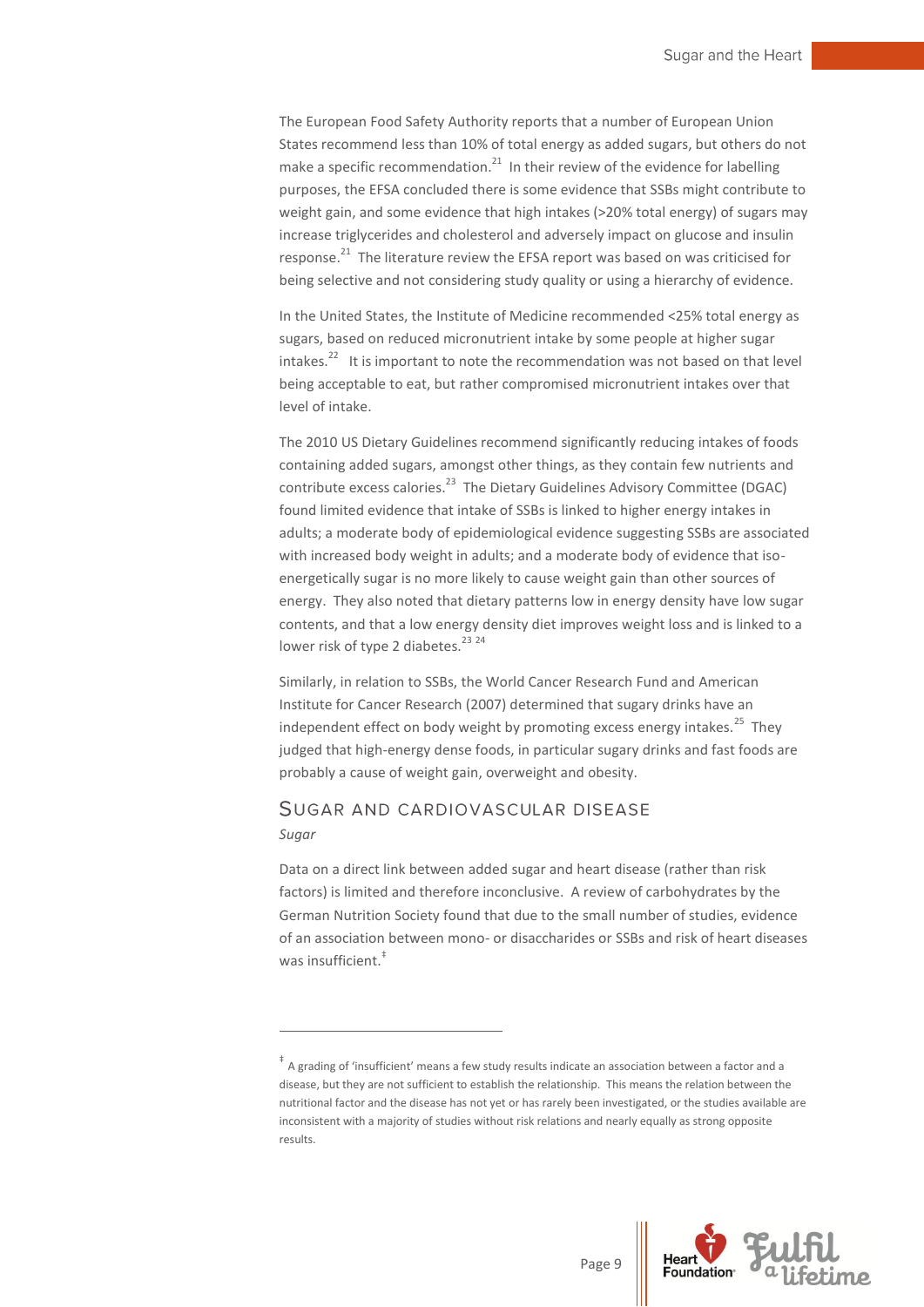If we look at refined carbohydrates as a whole (which includes sugar), the evidence is more compelling. The FAO/WHO Expert Consultation on fats and fatty acids determined there is probable evidence that replacing saturated fat with largely refined carbohydrates has no benefit on coronary heart disease and may even increase the risk of coronary heart disease and favour development of metabolic syndrome.<sup>26</sup>

#### *Sugar sweetened beverages*

Recent epidemiological evidence suggests an association between SSBs and CVD. The Nurses' Health Study, a prospective study with 88,000 women over 24 years, found that after adjustment for unhealthy lifestyle factors, women who drank two or more SSBs a day had a 35% greater relative risk of coronary heart disease compared with infrequent consumers. Adjustment for other potential mediating factors such as BMI and energy intake reduced the risk down to 21%, but retained statistical significance.<sup>27</sup>

In the Health Professionals Study, men consuming 355mL of SSB per day had a 19% increased relative risk of cardiovascular disease, and statistically significant adverse changes in HDL, trigylcerides and C-reactive protein, after adjustment for multiple lifestyle factors. 28

The Framingham Heart Study, a prospective cohort study, found drinking one or more SSBs per day (350ml) was associated with a range of risk factors for cardiovascular disease. This included a 44% increase in odds of developing metabolic syndrome (that is, metabolic syndrome developed in 18% of participants drinking less than one soft drink/day compared with 22% drinking more than one soft drink/day); 25% increase in odds of impaired fasting glucose; 31% greater odds of obesity; 32% greater odds of low HDL; 25% higher odds of hypertriglyceridaemia; and 18% greater odds of higher blood pressure.<sup>29 30</sup>

#### SUMMARY: **CVD**

- •Due to lack of data, evidence for a direct association between sugar and heart disease is inconclusive. However, replacing saturated fat with refined carbohydrates has no benefit for heart health.
- •Prospective studies suggest one to two serves of SSBs per day may be associated with increased risk of heart disease and risk factors for it.

#### <span id="page-10-0"></span>**SUGAR AND LIPIDS**

The FAO/WHO scientific update on carbohydrates emphasises the importance of carbohydrate quality for cardiovascular health. $^{18\,31}$  Specifically, it states that:

*Failure to emphasize the need for carbohydrate to be derived principally from wholegrain cereals, fruits, vegetables and legumes may result in increased lipoprotein-mediated risk of cardiovascular disease, especially in overweight and obese individuals who are insulin resistant.*

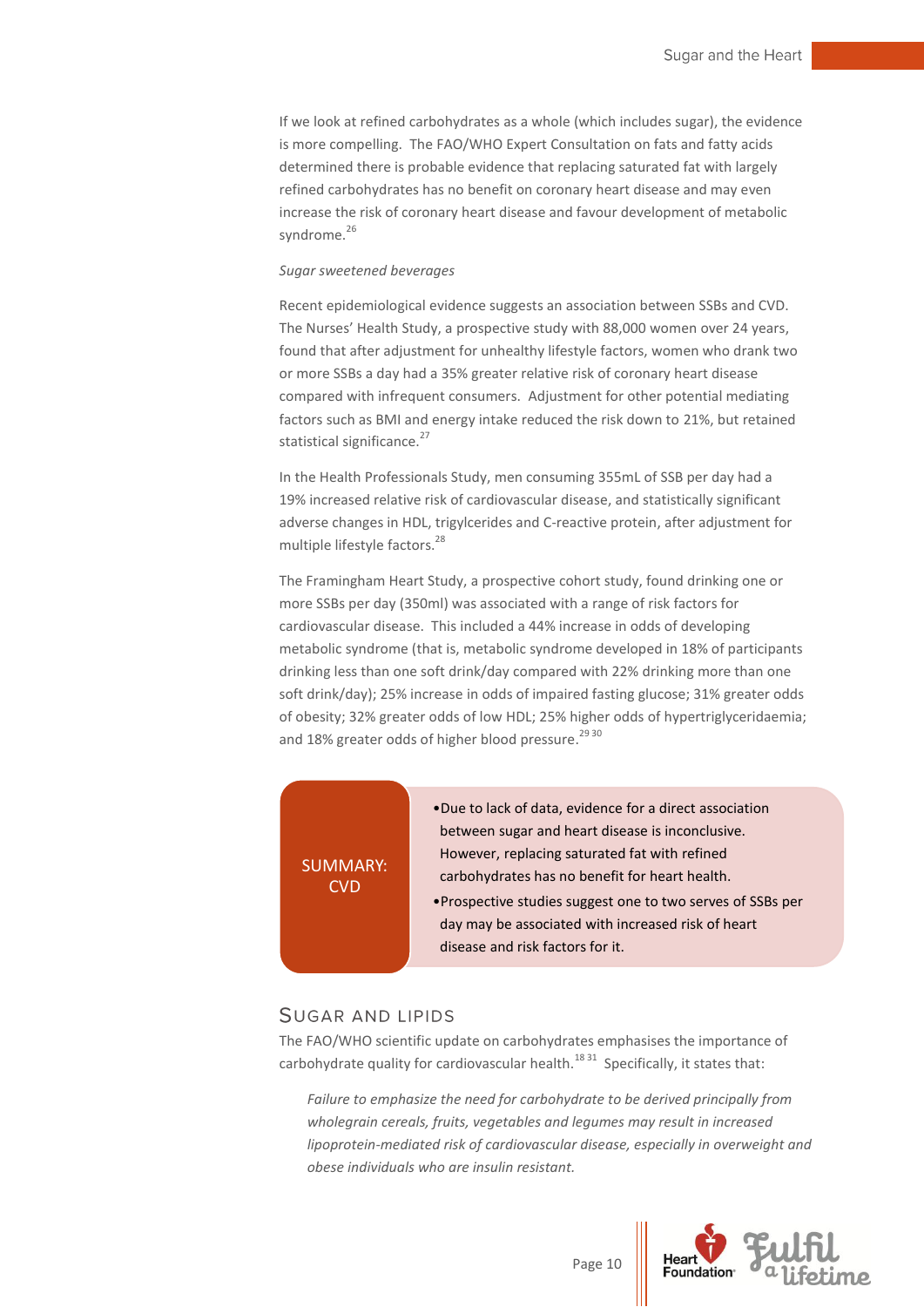Similarly, the FAO/WHO expert consultation on fats concluded there was probable evidence that replacing saturated fat with refined carbohydrates (including sugar) had no benefit on heart disease and could potentially increase risk.<sup>32</sup>

The American Heart Association advises that a diet with more than 20% of energy from sugars (glucose, fructose, sucrose) is linked with raised fasting triglycerides. The effects may be more marked in men, sedentary and overweight people, in metabolic syndrome, and in people eating low-fibre diets. $^2$ 

While the American Heart Association review on sugars concluded that sugar intake is associated with raised triglyceride levels, they felt the effect on cholesterol was unclear.<sup>2</sup> The review by the German Nutrition Society also found insufficient evidence for an effect of increased intake of mono- or disaccharides on total, LDL or HDL cholesterol, due to inconsistent study results.<sup>33</sup> However they found sufficient evidence for the impact of fructose on plasma triglycerides, but not for other monoor disaccharides (see fructose section of this snapshot).

On the other hand, the European Food Safety Authority found some evidence for sugars increasing both triglycerides and cholesterol at intakes greater than 20% of total energy.<sup>21</sup> This finding was based on seven small, short term studies and two longer term (six month) studies. However, many of the studies did not control for changes in body weight or diet (such as fat intake).

*Addendum 2014: A systematic review and meta-analysis of RCTs by Te Morenga et al found that dietary sugars influence both blood pressure and lipids independent of their effect on body weight. High compared with low sugar intakes was associated with increased triglycerides, total and LDL cholesterol and a very small increase in HDL cholesterol.<sup>34</sup>* 

## SUMMARY: LIPIDS

- •A sugar intake over 20% of total energy is associated with raised triglycerides.
- •There is evidence that high versus low sugar intakes are associated with increased triglycerides and lipids.

## <span id="page-11-0"></span>SUGAR AND BLOOD PRESSURE

#### *Sugar*

There is growing evidence on the potential impact of added sugars on blood pressure in humans, however results remain inconsistent, $^2$  and there are an insufficient number of RCTs to establish an effect.<sup>35</sup>

*Addendum 2014: A systematic review and meta-analysis of RCTs by Te Morenga et al found that dietary sugars influence blood pressure independent of their effect on body weight. High compared with low sugar intakes was associated with increased blood pressure especially in studies of longer duration (over eight weeks). In these studies, those with high sugar intakes had 6.9mmHg higher systolic blood pressure and 5.6mmHg higher diastolic blood pressure. 34* 

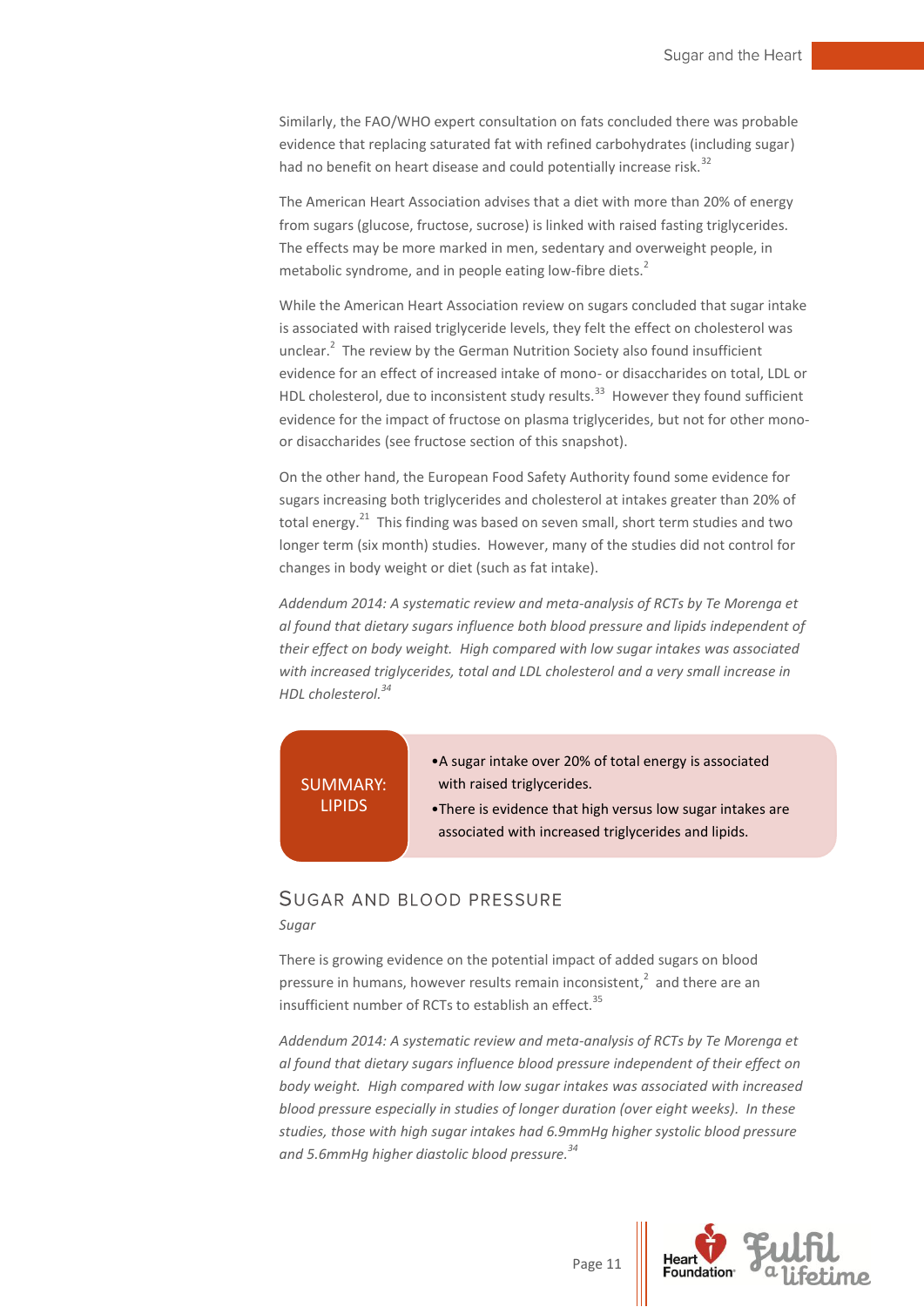#### *Sugar-sweetened beverages*

The PREMIER study was a three-arm randomised trial in the US with 810 participants who were pre-hypertensive or hypertensive. It compared the impact of two behavioural interventions on blood pressure. A prospective analysis of the data found reducing intake of SSBs by one serving a day (355mL) was associated with 1.8mmHg reduction in systolic blood pressure and a 1.1mmHg reduction in diastolic blood pressure over an 18-month period.<sup>36</sup> The reduction in blood pressure was mediated by weight loss. Adjusting for weight loss more than halved this reduction, although it retained statistical significance.

In the Framingham Heart Study, consumption of more than one SSB per day was associated with 18% greater odds of experiencing higher blood pressure.<sup>29 30</sup>

A cross-sectional analysis of 2696 people from the UK and US in the INTERMAP study found SSB intake related directly to blood pressure. Each additional serving (355mL) of SSB per day was associated with 1.1mmHg higher SBP and 0.4mmHg higher DBP, after adjusting for weight and height.<sup>37</sup>

## SUMMARY:

BLOOD **PRESSURE**  •Added (free) sugar in liquid or solid form can influence blood pressure.

## <span id="page-12-0"></span>**SUGAR AND BODY WEIGHT**

There are five main ways it has been proposed that sugar contributes to weight gain:

- Energy density
- Lack of fibre
- High palatability, leading to excess consumption
- Possible unique effects of fructose
- Frequent consumption as a liquid rather than food, thus little satiating effect.<sup>38</sup>

It has also been proposed that SSBs could lead to lower thermogenesis and thereby create positive energy balance.<sup>39</sup>

The most recent and robust systematic review and meta-analyses on the impact of sugar on body weight was conducted by Te Morenga *et al* for the World Health Organization.<sup>40</sup> It looked at the effect of increasing or decreasing sugar intake (added sugar and SSBs) on body weight in adults and in children. It found that increasing intake of dietary sugars was associated with a 0.75kg weight increase in adults (95% CI 0.30 to 1.19; P=0.001). In sub-group analysis, a significantly greater weight increase was seen in the two studies that lasted longer than eight weeks (2.73kg, 95% CI 1.68 to 3.78).

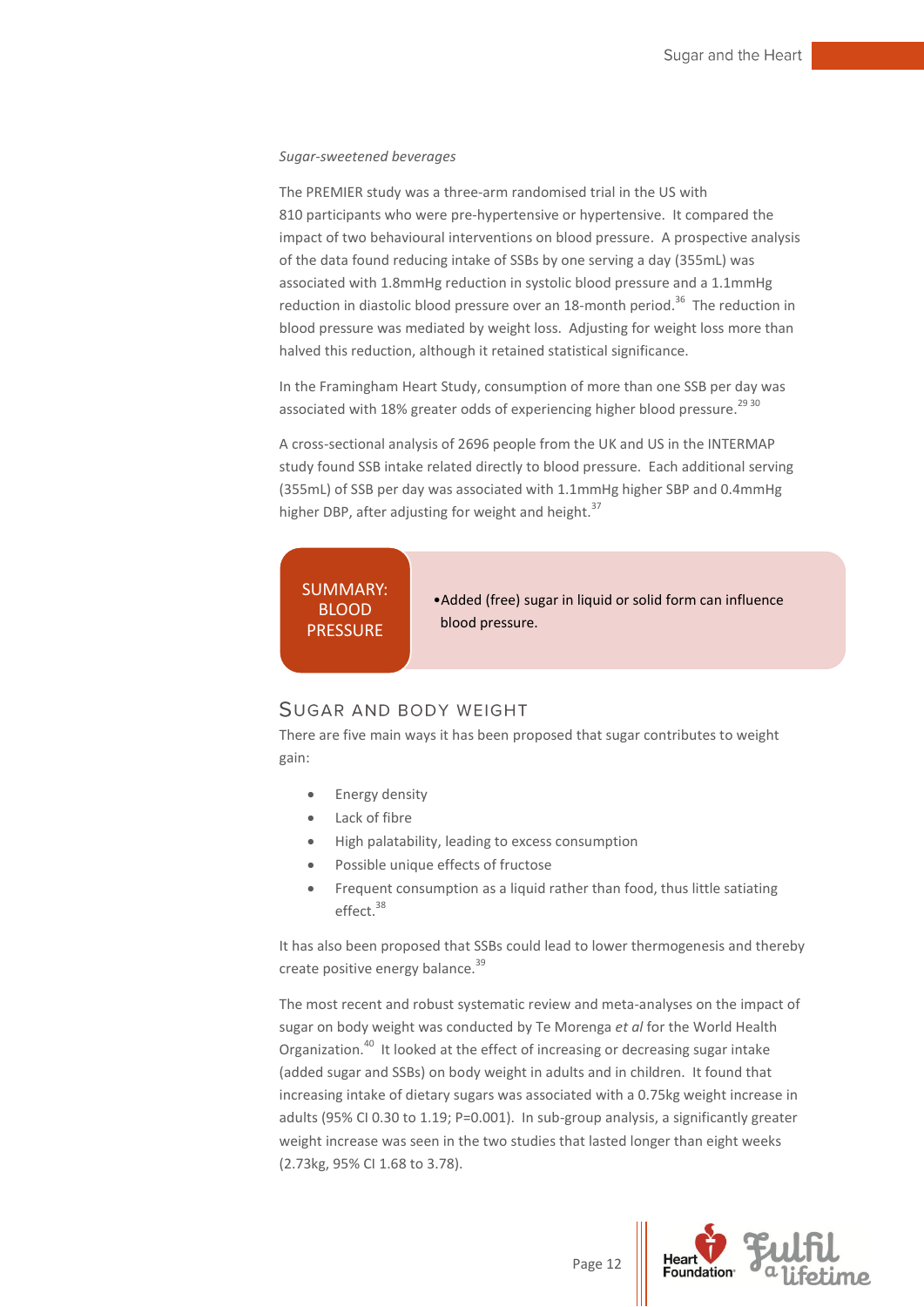Conversely, reducing intake of dietary sugar was associated with a 0.8kg reduction in weight in adults (95% CI -1.21 to -0.39; P<0.001). Excluding three studies (out of five) with a high risk of bias showed a similar weight reduction, but lost statistical significance. Only including studies which achieved a clinically significant difference in sugar intake between intervention and control groups increased the reduction in weight to 1.22kg.<sup>40</sup>

The effect on body weight from reducing dietary sugars was not evident in children, and this is likely due to poor compliance. Three out of the five studies did not manage to achieve clinically significant differences in intake of sugar between the intervention and control groups. However, in cohort studies, higher intakes of dietary sugar were associated with increased risk of being overweight (OR 1.55; 95% CI 1.32 to 1.82).<sup>40</sup>

In studies that exchanged carbohydrates or other macronutrients with dietary sugars of an equal calorie level and where energy intakes were strictly controlled, there was no effect on body weight. $^{40}$  Thus, the effect of dietary sugar on body weight appears to be due to increased consumption of energy rather than a specific effect of sugar. Excess energy intake from any source, without compensation by increased energy expenditure, will contribute to weight gain.<sup>20</sup> Portion size is also important in relation to energy intake, with portions sizes of SSBs and sugary foods now much larger than they once were.<sup>4142</sup>

The effect of drinking SSBs on energy intake was investigated by Vartanian *et al* (2007), who conducted a meta-analysis of 88 studies**.** 15 Cross-sectional and prospective studies showed increased soft drink consumption was related to increased energy intake (effect size *r*= 0.16, *P*<0.001) (a small-medium effect size). That is, people did not appear to compensate for the energy consumed in SSBs by reducing energy intake elsewhere. The effect size was stronger in longitudinal studies (medium effect size *r*=0.24, *P*<0.001).

Short-term experimental studies (up to a day) showed mixed results as to whether people compensated for energy from SSBs. However, the four longer-term experimental studies of three to 10 weeks all found a failure to compensate for extra energy consumed from SSBs, leading to an increased energy intake.<sup>15</sup> This is supported in other research, which suggests that the effect of SSBs on body weight is due to a failure to compensate for the extra energy consumed, rather than because sugar is more obesogenic than other forms of energy.<sup>43-45</sup>

The review and meta-analyses by Te Morenga *et al* strengthens earlier advice by the WHO in relation to sugars and SSBs. WHO's advice was that solid foods high in free sugars are usually energy dense, and there was some evidence from intervention studies that reducing these foods could lead to weight loss.<sup>18</sup> In relation to SSBs, WHO classified it is as probable that there was an association between SSBs and body weight.<sup>17</sup>

The US 2010 Dietary Guidelines Advisory Committee graded the evidence as strong that greater intake of SSBs is associated with increased adiposity in children.<sup>23</sup> Similarly, the Australian Dietary Guidelines review found consumption of SSBs was associated with increased risk of weight gain in adults and children.<sup>46</sup> Despite what

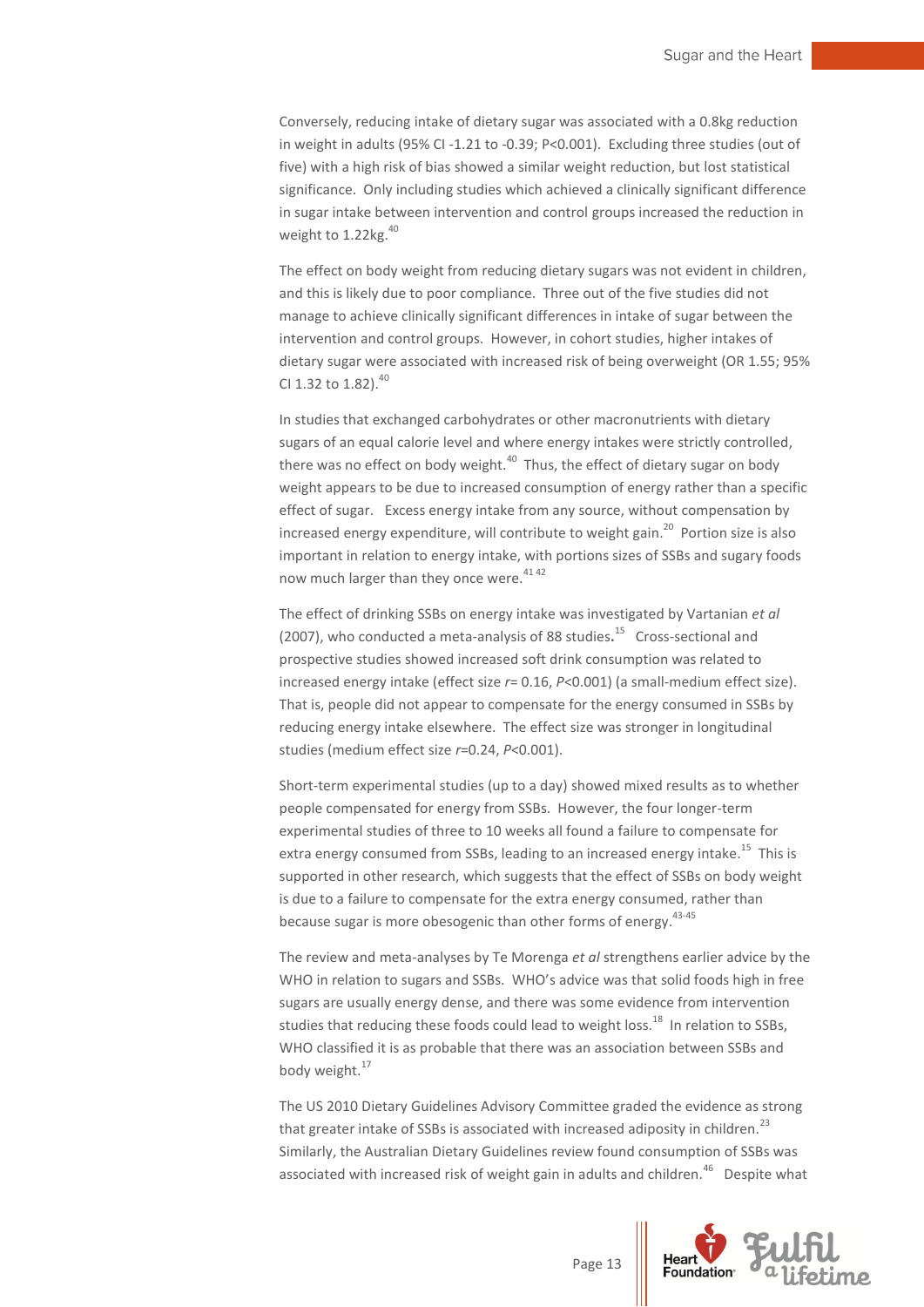they considered a poor evidence base, they also concluded that "a reduction in sugar consumption prevents increases in measures of body weight and/or body fat". Limitations were that studies were generally industry-funded, small, and short-term RCTS or intervention studies, and none measured long-term impact on body weight. It was also difficult to separate out changes in total energy consumption from changes in sugar consumption, and inconsistencies between studies were explained by varied energy intakes between groups.<sup>46</sup>

It should be noted that Te Morenga *et al* conducted sensitivity analyses on their data and despite potential bias in some studies and significant heterogeneity in one meta-analysis, the "sensitivity analyses showed that the trends were consistent and associations remained after these studies were excluded".

Taken together the evidence strongly suggests that sugar and SSBs can contribute to weight gain, and that reducing their intake reduces weight.<sup>§</sup>

SUMMARY: **BODY** WEIGHT

- •When substituted iso-energetically, sugar does not appear to impact on body weight.
- •However, dietary sugar appears to lead to overconsumption of energy, which is associated with increases in body weight.

## <span id="page-14-0"></span>SUGAR AND METABOLIC SYNDROME OR TYPE 2 **DIABETES**

*Sugar-sweetened beverages*

1

Epidemiological evidence suggests a positive association between consumption of SSBs and increased incidence of metabolic syndrome.<sup>38</sup> Malik et al (2010) analysed evidence from 11 prospective cohort studies on SSB consumption and risk of metabolic syndrome and type 2 diabetes. Consuming 1-2 servings of SSBs/day compared with none to 1 serving/month, was associated with a 20% greater risk of developing metabolic syndrome and a 26% greater risk of developing type 2



 $\frac{6}{3}$  There have been numerous reviews conducted on SSBs and body weight, mostly narrative reviews, with varied conclusions drawn from a similar evidence base. Differences in interpretation are often due to valid concerns about quality of the evidence. Conclusions on the impact of SSBs on body weight have ranged from no association in children,  $47$ inconclusive,<sup>43 48</sup> weak,<sup>49</sup> potential concern<sup>50</sup>, possible<sup>51 52</sup> or probable,<sup>51</sup> through to supportive or clearly suggestive of an association,<sup>3944</sup> sufficient,<sup>53</sup> strong,<sup>5455</sup> consistent, or clear evidence<sup>4556</sup>. Combining the individual studies identified in reviews by Taylor (2005), Malik (2006) and Vartanian (2007) showed 26 out of 42 studies had a statistically significant positive association between SSBs and weight gain, and no studies showed a negative association.<sup>53</sup> In prospective cohort studies, more consistent and positive results emerged from longer studies.<sup>39</sup> Few of the reviews explained or appeared to consider the limitations of individual studies in their findings.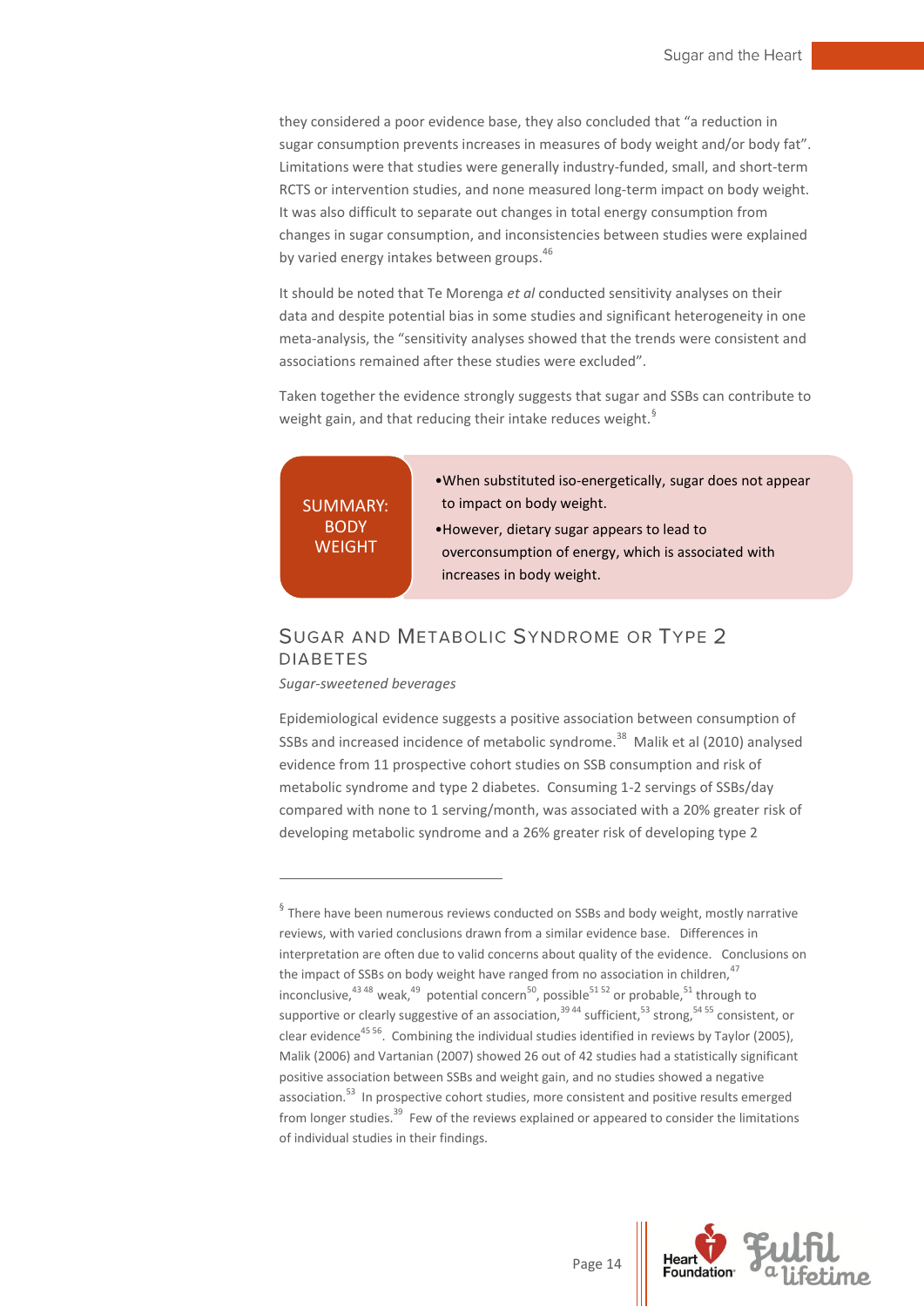diabetes. Looking at individual studies, longer and larger studies tended to show stronger associations.<sup>57</sup>

The German Nutrition Society review found probable evidence of an association between regular consumption of SSBs and increased risk of type 2 diabetes, based on prospective cohort studies and a meta-analysis.<sup>33</sup> It also found possible evidence of an association between SSBs and metabolic syndrome.

This effect may be through a variety of mechanisms, including weight gain from increased consumption of SSBs and their high glycaemic load. <sup>57</sup> Despite sugar having a moderate GI, when consumed in SSBs it has a high glycaemic load due to the amount of sugar in the volumes typically consumed. A study by Shulze et al suggested around half the effect of SSBs on type 2 diabetes was mediated through weight gain.<sup>58</sup>

Some, but not all, studies also suggest a high intake of SSBs or sugary foods is associated with acute inflammation and oxidative stress.<sup>2</sup> However, further longterm studies are required to confirm this.

#### *Sugar*

A review of 21 intervention, prospective and cross-sectional studies by Laville and Nazare (2009) found studies failed to demonstrate a relationship between total sugars and glycaemic control or risk of type 2 diabetes, and a lack of evidence on sucrose's effect on diabetes. They also found discrepancies between studies on the long-term effect of fructose on risk of type 2 diabetes.<sup>59</sup>

A review by Ruxton *et al* which only considered better quality studies on sugar and metabolic syndrome concluded that any negative effects of sugar on metabolic parameters were likely to be restricted to triglycerides and non-essential fatty acids, could be transitory, and were influenced by weight changes and lipids at baseline. Better quality studies in 'at risk' groups mostly reported no association between sugar and lipid abnormalities, and the few studies on insulin sensitivity reported no significant impact of sugar.<sup>50</sup> The studies Ruxton *et al* considered were mostly hypo-caloric interventions designed to achieve weight loss, which limits their relevance to the development of population level recommendations.

The German Nutrition Society review of carbohydrates and health found that due to varying results, evidence of an association between intake of mono- or disaccharides, or specifically glucose or fructose, and risk of type 2 diabetes was insufficient.<sup>33</sup> They also found it probable that there is no association between sucrose intake and type 2 diabetes, based on observational studies.

Aller et al notes divergent findings when looking at observational studies alone to when experimental studies are included.<sup>35</sup> It also possible there is a difference between glucose and fructose, as it has been proposed that fructose may be more detrimental in relation to development of insulin resistance.<sup>35</sup>

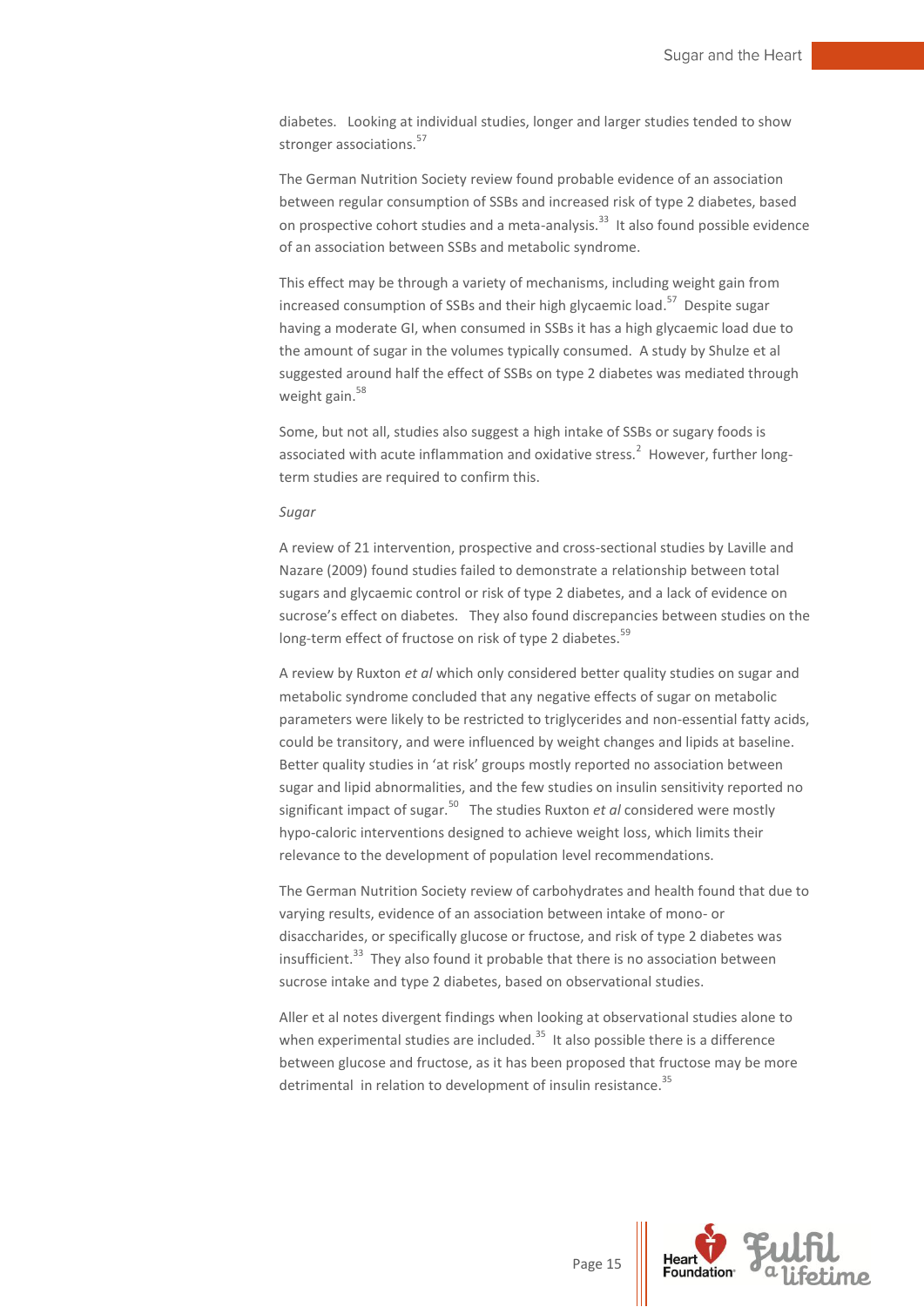## SUMMARY: TYPE 2 DIABETES

- There is a probable association between SSB intake and increased risk of type 2 diabetes
- Evidence does not suggest an effect of sugars on risk of metabolic syndrome and type 2 diabetes

## <span id="page-16-0"></span>**FRUCTOSE**

In recent years, there has been growing interest in the specific role of fructose in obesity and obesity-related diseases. This interest has arisen because fructose intakes in the US have increased over the same time period that obesity rates have increased. Fructose is naturally found in fruit and honey, and is one of the monosaccharides in table sugar and in high fructose corn syrup (HFCS). HFCS added to food and beverages has been largely held responsible for the increase in fructose intakes in the US. In New Zealand, table sugar is used as the main sweetener added to manufactured foods.

Although its name implies it is high in fructose (either 43% or 55%), HFCS has a similar fructose content to sugar (50%), but unlike sucrose it is available as free fructose. However, even in sucrose-sweetened drinks, the level of free fructose increases over time due to hydrolysation.<sup>60</sup> Fructose is sweeter than sucrose, allowing less to be used in a product for an equivalent sweetness. It is metabolised in a different way to glucose, primarily in the liver, and does not require insulin to enter body cells, which means it can be more readily converted to fat.<sup>21 61 62</sup> It can also increase triglyceride and VLDL production in the liver.<sup>61 62</sup>

Fructose metabolism has been studied extensively in animal models, however, only human trials are considered here. Dose, form and study length all impact on results. That is, doses of fructose used in studies are often unrealistically high, in a form not usually consumed (eg. a bolus of fructose or as crystalline fructose), and acute effects differ from longer-term effects. Energy content of the usual diet is often not controlled, and effects may differ between males and females, or whether a person has diabetes.

#### *Blood pressure*

It is thought that fructose can increase serum uric acid levels, reduce endothelial nitric oxide, and thereby increase blood pressure.<sup>45 63 64</sup> A recent RCT in Spanish men found very high doses (200g) of fructose raised blood pressure and induced features of metabolic syndrome. Taking medication to lower uric acid levels prevented the increase in blood pressure.<sup>65</sup> However, a meta-analysis of 21 studies by Wang (2012) could not find evidence for an impact of fructose on serum uric acid when iso-energetically exchanged for other carbohydrates in controlled feeding trials at normal levels of intake. When very high doses of fructose were hyperenergetically supplemented (213-219g/day) they did increase serum uric acid compared with controls.<sup>66</sup> These levels of fructose intake are far higher than consumed in New Zealand. The latest New Zealand Adult National Nutrition Survey found the 90<sup>th</sup> percentile of fructose intake was 35g per day.<sup>7</sup>

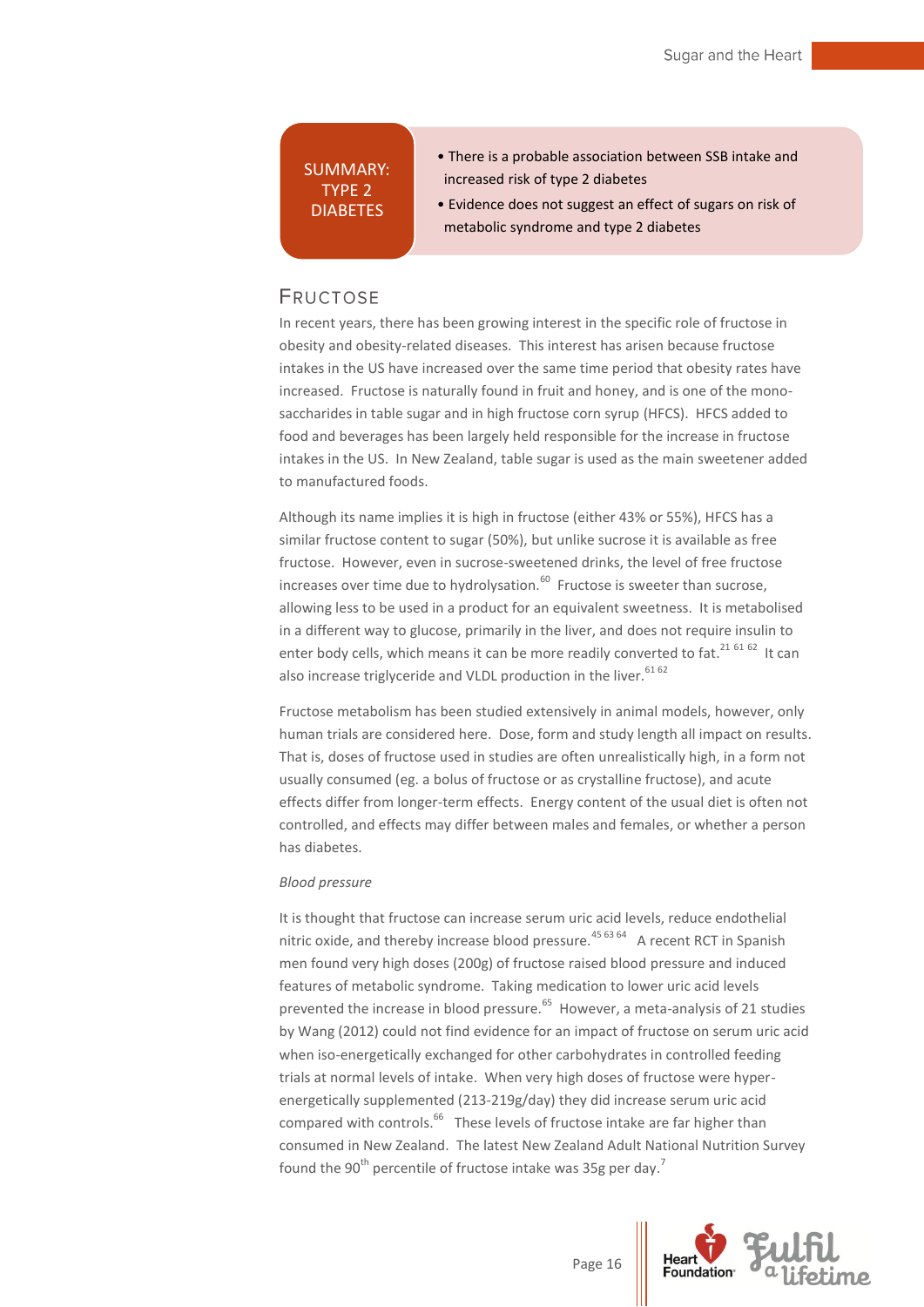Sievenpiper (2012) conducted a meta-analysis of 15 studies on the impact of fructose on blood pressure when iso-energetically exchanged for other carbohydrates. Included studies needed to last longer than seven days. When fructose replaced other carbohydrates there was a statistically significant decrease in diastolic (-1.54mmHg) and mean arterial pressure (-1.16mmHg), but no statistically significant effect on systolic blood pressure (-1.1mmHg).<sup>67</sup> Similarly, when Sievenpiper et al (2012) looked at the impact of fructose on body weight, no effect was seen in comparison to other carbohydrate sources. Not surprisingly, when fructose was added hyper-energetically at high doses (+104 to 250g/day) it did lead to a mean 0.53kg weight gain. However, the poor quality of studies, short duration, and methodological limitations limited robustness of conclusions.<sup>68</sup>

Fruit is also a common source of fructose, however, it should be noted that any potential adverse impacts of other forms of fructose should not be extrapolated to it. Johnson argues that fructose in fruit does not have negative effects due to the level of antioxidants and flavanols in fruit which block the hypertensive effect, and the uric acid lowering effect of ascorbate through increased renal excretion.<sup>69</sup>

#### *Lipids*

A systematic review by Dolan *et al* considered fructose intake by a normal healthy population at intakes up to the 95<sup>th</sup> percentile in the United States (136g/day).<sup>70</sup> Dolan found differing results between short and long-term studies. In short-term studies, ingestion of 30–100 g/day fructose (either in a liquid bolus or in a meal) slightly increased triglycerides in comparison to sucrose, glucose, or starch after approximately three hours. However, long-term studies did not show evidence of an increase in triglycerides after ingestion of up to 133-136 g/day fructose, provided excess energy was not consumed. Longer term studies tended to be of higher quality. They supported the conclusion that fructose does not cause biologically relevant changes in triglycerides (or body weight) when consumed at these levels, in comparison to other sugars. This has been supported in reviews by Rizkalla (2010)<sup>71</sup> and Tappy  $(2010)^{72}$ .

Other reviews and meta-analyses have come to similar conclusions, and suggest that in the long-term fructose intakes of less than 100g per day do not have any statistically significant effect on *fasting* triglyceride levels, with a dose-dependent increase over that level. For *postprandial* triglycerides, dose-dependent increases were seen at intakes over 50g fructose.<sup>33 73 74</sup> Schaefer (2009) found statistically significant increases in fasting triglycerides and LDL cholesterol with fructose intakes of 20-25% total energy or more.<sup>75</sup>

#### *Diabetes*

Sievenpiper (2009) assessed the impact on lipids in people with type 2 diabetes. Although 16 trials were included, this only represented 236 subjects. An isoenergetic switch to fructose from carbohydrate raised triglycerides and lowered total cholesterol, with no effect on LDL or HDL. However, results were only consistent when there was a dose-threshold of >60g day, follow up was for less than four weeks, crystalline fructose was used, or participants had switched to fructose from starch.<sup>76</sup>

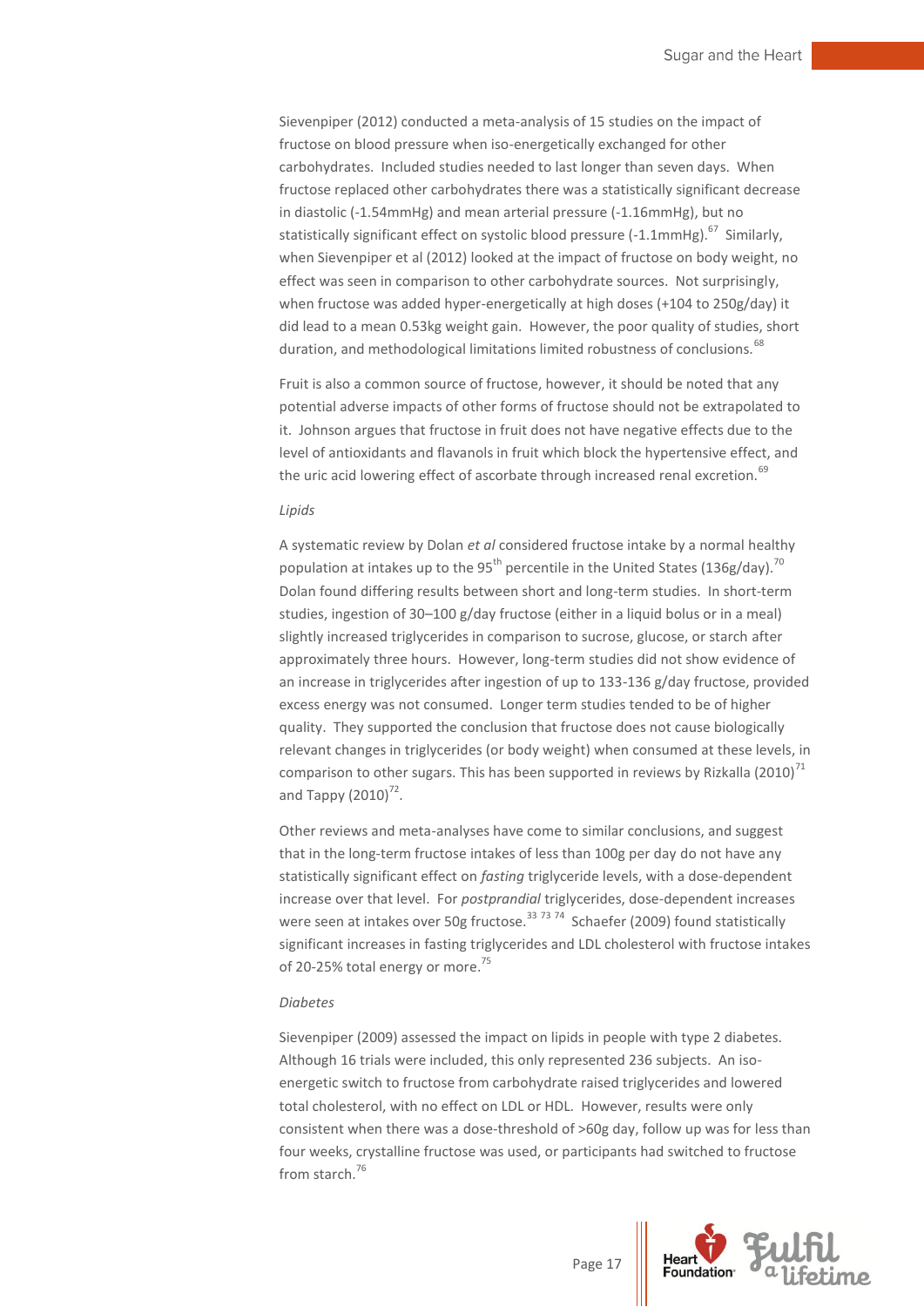#### *Body weight*

It has been proposed that there are two mechanisms through which fructose might elicit less satiety than other sugars or starches. It has a far lower GI than glucose (and it is proposed postprandial glycaemia may impact on mechanisms controlling satiety), and there is less suppression of ghrelin and less increase in leptin with fructose rather than glucose.<sup>6172</sup> However, a review by Moran (2009) comparing the effect of preloads of glucose, sucrose and/or fructose on satiety found effects were related to factors other than the type of sugar. These other factors were timing of the preload in relation to the meal, whether it was in a pure state or mixed with other ingredients, and the volume given.<sup>77</sup> Overall, long-term studies have not supported an effect of fructose at intakes up to 100g/day on increased food intake or body weight, when consumed instead of glucose or sucrose.<sup>70</sup> Alongside this, Aller *et al* (2011) reported six studies that all show fructose increases energy expenditure compared to glucose and starch.<sup>35</sup>

SUMMARY: **FRUCTOSE** 

•At fructose intakes typical in New Zealand, evidence does not suggest an adverse effect on lipids or body weight.

#### <span id="page-18-0"></span>**FORM OF SUGAR**

The form in which sugar is consumed could impact on its biological effect. For example, sugar consumed in a beverage could have a different metabolic effect to sugar consumed as part of a food, or to naturally occurring sugars. It has been proposed that SSBs may have a particularly detrimental impact on body weight because sugar is consumed as a liquid rather than as a solid. This implies it is the form of sugar that is detrimental rather than the energy content, although this is not universally supported.<sup>78</sup> Certainly, there is evidence of weaker dietary compensation with energy in a beverage compared to solid form.<sup>79-81</sup> This means that when people consume sugar in a drink, they do not compensate for the increased energy intake by reducing intake at subsequent meals. A recent randomised four-arm crossover trial compared oral preloads of solids and liquids.<sup>78</sup> Liquids elicited greater levels of postprandial hunger and less fullness, more rapid gastric emptying, and attenuated hormone responses more than solids.

Conversely, Van Baak and Astrup reviewed the effect of sugar in solids versus liquids. They found a small number of acute RCTs related to satiety and compensation of energy intake. Results were equivocal and insufficient to draw conclusions. Thus, they did not find support for the hypothesis that liquid sugar is more detrimental for body weight than solid forms of sugar.<sup>52</sup> Similarly, in her review, Bachmann (2006) was not convinced by arguments either for or against a relationship between liquid foods and satiety, due to conflicting evidence.<sup>48</sup>

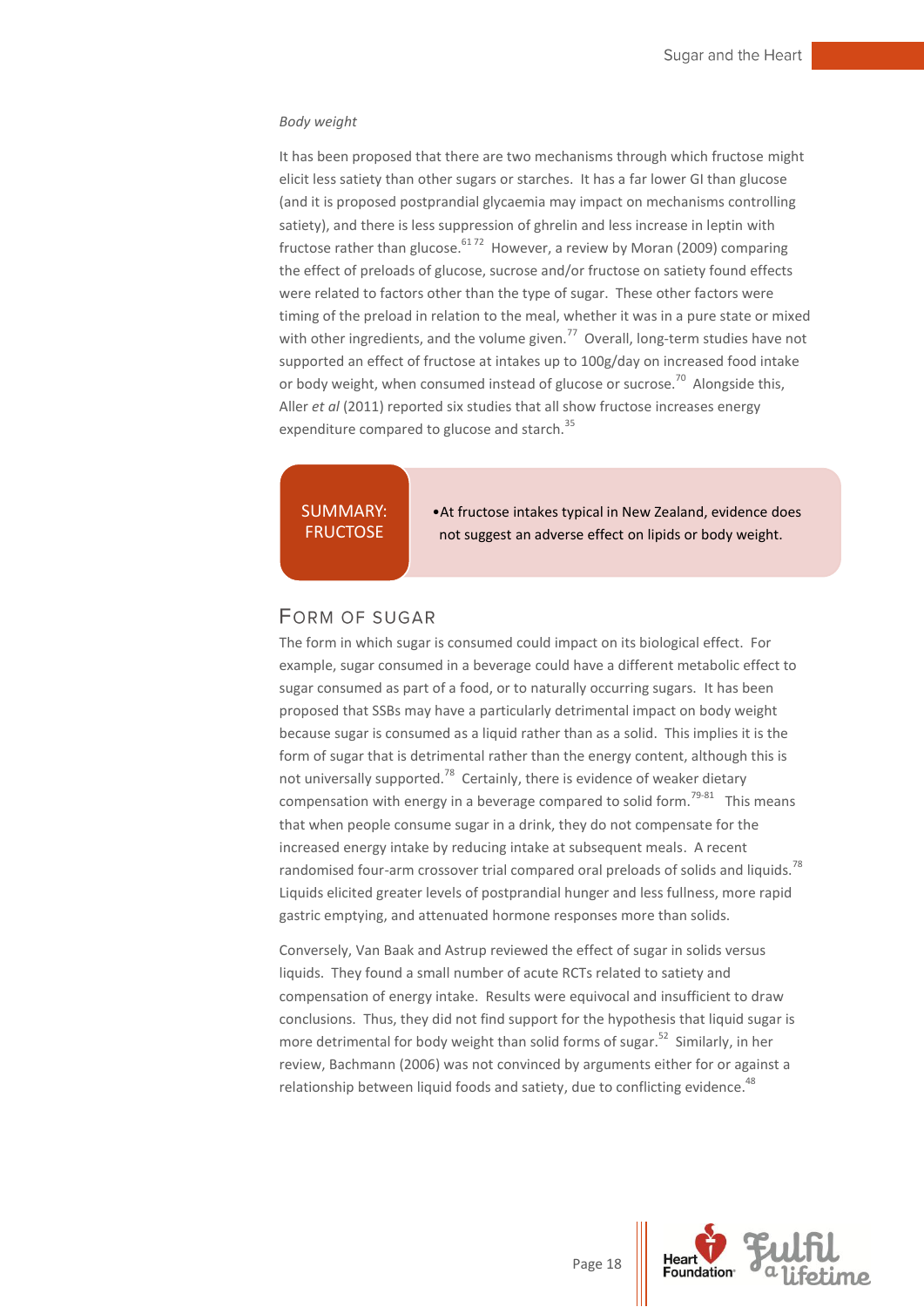## SUMMARY: SUGAR FORM

• Sugar may be more detrimental in fluid form (as a SSB) due to weaker energy compensation, but evidence is inconsistent.

## <span id="page-19-0"></span>PUBLIC HEALTH SIGNIFICANCE OF SUGAR-SWEETENED **BEVERAGES**

While it is important to consider a whole dietary pattern, SSBs do have a number of features that create an opportunity for public health intervention:<sup>82</sup>

- They are an easily defined category
- They contribute excess energy to the diet
- There is more evidence for SSBs and excess weight than for many other foodstuffs
- They provide no nutritional benefit [other than helping meet fluid intakes]
- Reducing intakes could have a measurable impact on body weight without any negative dietary consequences.

Furthermore, in New Zealand they are consumed in higher quantities among Māori and Pacific peoples, who experience a greater rate of nutrition-related disease, making SSBs an appropriate target to improve health equity.

## <span id="page-19-1"></span>CONCLUSION

In summary, the evidence in relation to sugar and heart disease (or risk factors for it) is generally poor quality or limited, and often inconsistent. Evidence is stronger for the impact of sugar-sweetened beverages. Based on current evidence, there is no reason to avoid added sugar altogether. However, there is rationale for avoiding high intakes, especially in sugary drinks because:

- Studies suggest potential for an effect on risk factors for cardiovascular disease, if not on CVD itself. There is some evidence for an impact of SSBs on heart disease, blood pressure, and type 2 diabetes and stronger evidence for an impact on body weight. There is evidence for an impact of fructose on triglycerides at very high intakes.
- Reducing saturated fat intakes remains a priority for heart health, but if it is replaced with refined carbohydrates (including sugar) there is no benefit for heart health.
- Reducing energy intake supports body weight management,  $83$  and added sugars have no particular nutritional value other than adding energy.

## <span id="page-19-2"></span>**ACKNOWLEDGEMENTS**

We would like to thank the Food & Nutrition Working Group of the Heart Foundation and Dr Lisa Te Morenga from the University of Otago for their peer review of this evidence update.

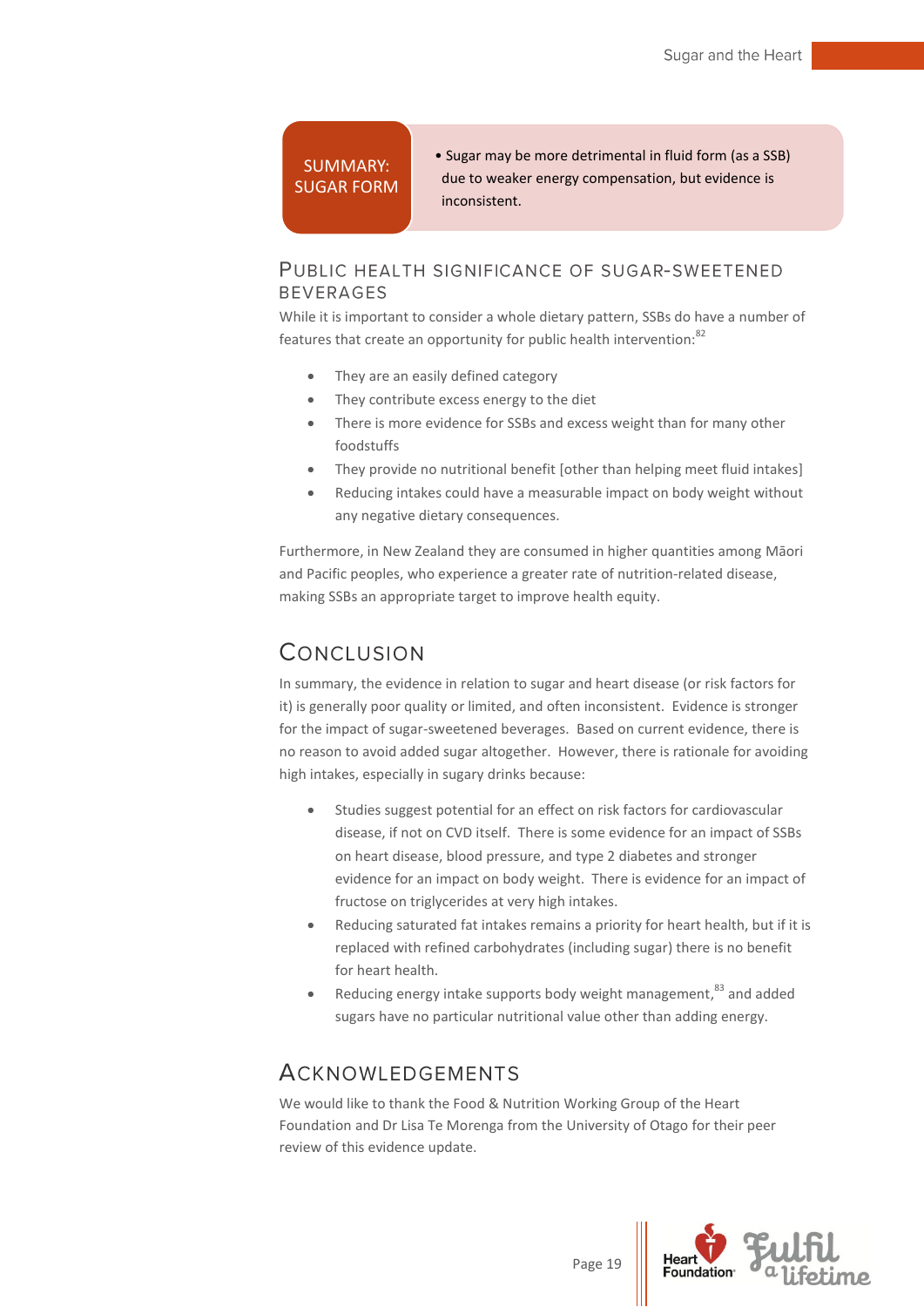## <span id="page-20-0"></span>**REFERENCES**

- 1. Lustig RH, Schmidt LA, Brindis CD. Public health: The toxic truth about sugar. *Nature* 2012;482(7383):27-29.
- 2. Johnson RK, Appel LJ, Brands M, Howard BV, Lefevre M, Lustig RH, et al. Dietary sugars intake and cardiovascular health: a scientific statement from the American Heart Association. *Circulation* 2009;120(11):1011-20.
- 3. Gibson SA. Dietary sugars intake and micronutrient adequacy: A systematic review of the evidence. *Nutrition Research Reviews* 2007;20(2):121-131.
- 4. Livingstone MBE, Rennie KL. Added sugars and micronutrient dilution. *Obesity Reviews* 2009;10(SUPPL. 1):34-40.
- 5. Rennie KL, Livingstone MBE. Associations between dietary added sugar intake and micronutrient intake: A systematic review. *British Journal of Nutrition* 2007;97(5):832-841.
- 6. Russell DG, Parnell WR, Wilson NC, Faed J, Ferguson E, Herbison P, et al. NZ Food: NZ People. Key results of the 1997 National Nutrition Survey. Wellington: Ministry of Health, 1999.
- 7. University of Otago and Ministry of Health. A Focus on Nutrition: Key findings of the 2008/09 New Zealand Adult Nutrition Survey. Wellington: Ministry of Health, 2011.
- 8. Ministry of Health. A focus on Maori nutrition: findings from the 2008/09 New Zealand Adult Nutrition Survey. Wellington: Ministry of Health, 2012.
- 9. Ministry of Health. A focus on Pacific nutrition: findings from the 2008/09 New Zealand Adult Nutrition Survey. Wellington: Ministry of Health, 2012.
- 10. Ministry of Health. Food and Nutrition Guidelines for Healthy Adults: A background paper. Wellington: Ministry of Health, 2003.
- 11. Ministry of Health. Food and Nutrition Guidelines for Healthy Children and Young People (Aged 2-18 years) A background paper. Wellington: Ministry of Health, 2012.
- 12. National Health and Medical Research Council. Nutrient Reference Values for Australia and New Zealand. Wellington: Ministry of Health, 2006.
- 13. Allison DB, Mattes RD. Nutritively sweetened beverage consumption and obesity: The need for solid evidence on a fluid issue. *JAMA - Journal of the American Medical Association* 2009;301(3):318-320.
- 14. Lesser LI, Ebbeling CB, Goozner M, Wypij D, Ludwig DS. Relationship between funding source and conclusion among nutrition-related scientific articles. *PLoS Medicine* 2007;4(1):0041-0046.
- 15. Vartanian LR, Schwartz MB, Brownell KD. Effects of soft drink consumption on nutrition and health: A systematic review and meta-analysis. *American Journal of Public Health* 2007;97(4):667-675.
- 16. Weed DL, Althuis MD, Mink PJ. Quality of reviews on sugar-sweetened beverages and health outcomes: A systematic review. *American Journal of Clinical Nutrition* 2011;94(5):1340-1347.
- 17. World Health Organisation. Diet, nutrition and the prevention of chronic diseases. Geneva: World Health Organisation, 2003.
- 18. Mann J, Cummings JH, Englyst HN, Key T, Liu S, Riccardi G, et al. FAO/WHO Scientific Update on carbohydrates in human nutrition: Conclusions. *European Journal of Clinical Nutrition* 2007;61(SUPPL. 1):S132-S137.
- 19. Van Horn L, Johnson RK, Flickinger BD, Vafiadis DK, Yin-Piazza S. Translation and implementation of added sugars consumption recommendations a conference report from the american heart association added sugars Conference 2010. *Circulation* 2010;122(23):2470-2490.
- 20. Johnson RK, Yon BA. Weighing in on added sugars and health. *Journal of the American Dietetic Association*;110(9):1296-1299.
- 21. EFSA Panel on Dietetic Products Nutrition and Allergies (NDA). Scientific Opinion on Dietary Reference Values for carbohydrates and dietary fibre. *EFSA Journal* 2010;8(3):1462.

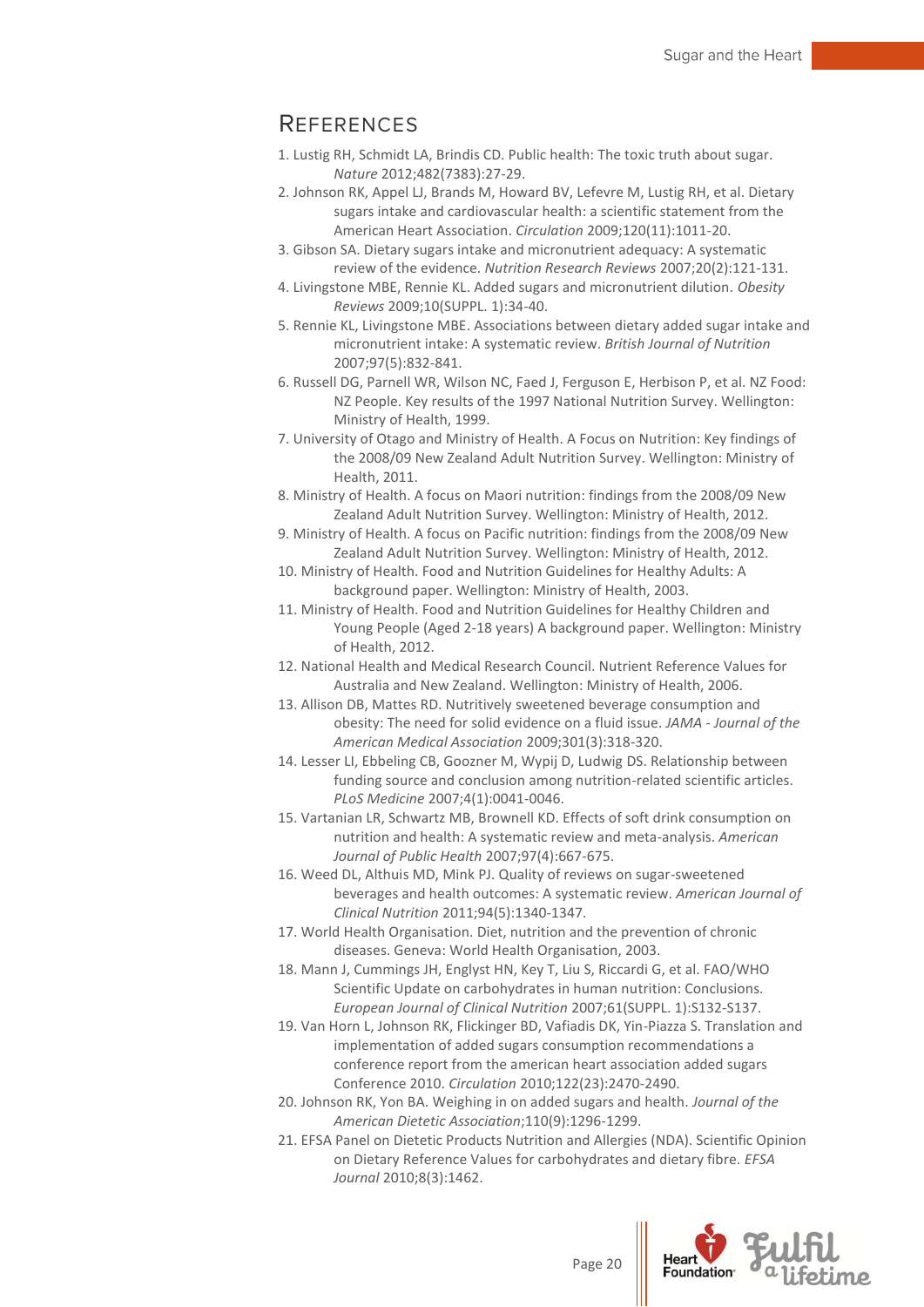- 22. Institute of Medicine. Dietary Reference intakes for energy, carbohydrate, fat, fibre, fatty acids, cholesterol, protein and amino acids. Washington DC: Food and Nutrition Board, 2002.
- 23. Dietary Guidelines Advisory Committee. Report of the Dietary Guidelines Advisory Committee on the Dietary Guidelines for Americans, 2010. Washington, DC: U.S. Department of Agriculture, Agricultural Research Service, 2010.
- 24. Hess J, Latulippe ME, Ayoob K, Slavin J. The confusing world of dietary sugars: Definitions, intakes, food sources and international dietary recommendations. *Food and Function* 2011;3(5):477-486.
- 25. World Cancer Research Fund. Food, nutrition, physical activity and the prevention of cancer: a global perspective. Washington DC: American Institute for Cancer Research, 2007.
- 26. Food and Agricultural Organization of the United Nations. Fats and fatty acids in human nutrition: report of an expert consultation. *FAO Food and Nutrition Paper 91*. Geneva: Food and Agricultural Organization of the United Nations, 2010.
- 27. Fung TT, Malik V, Rexrode KM, Manson JE, Willett WC, Hu FB. Sweetened beverage consumption and risk of coronary heart disease in women. *American Journal of Clinical Nutrition* 2009;89(4):1037-1042.
- 28. De Koning L, Malik VS, Kellogg MD, Rimm EB, Willett WC, Hu FB. Sweetened beverage consumption, incident coronary heart disease, and biomarkers of risk in men. *Circulation*;125(14):1735-1741.
- 29. Dhingra R, Sullivan L, Jacques PF, Wang TJ, Fox CS, Meigs JB, et al. Soft drink consumption and risk of developing cardiometabolic risk factors and the metabolic syndrome in middle-aged adults in the community.[Erratum appears in Circulation. 2007 Dec 4;116(23):e557]. *Circulation* 2007;116(5):480-8.
- 30. Dhingra. Soft drink consumption and risk of developing cardiometabolic risk factors and the metabolic syndrome in middle-aged adults in the community (Circulation (2007) 116, (480-488)). *Circulation* 2007;116(23).
- 31. Mann J. Dietary carbohydrate: relationship to cardiovascular disease and disorders of carbohydrate metabolism. *European Journal of Clinical Nutrition* 2007;61(Suppl 1):S100–S111.
- 32. Food and Agriculture Organization of the United Nations. Fats and fatty acids in human nutrition: report of an expert consultation. *FAO Food and Nutrition Paper 91*. Rome: Food and Agriculture Organization of the United Nations, 2010.
- 33. Hauner H, Bechthold A, Boeing H, BrAJnstrup A, Buyken A, Leschik-Bonnet E, et al. Evidence-based guideline of the German nutrition society: Carbohydrate intake and prevention of nutrition-related diseases. *Annals of Nutrition and Metabolism* 2012;60(SUPPL. 1):1-58.
- 34. Te Morenga LA, Howatson AJ, Jones RM, Mann J. Dietary sugars and cardiometabolic risk: systematic review and meta-analyses of randomized controlled trials of the effects on blood pressure and lipids. *The American Journal of Clinical Nutrition* 2014;100(1):65-79.
- 35. Aller EEJG, Abete I, Astrup A, Alfredo MJ, van Baak MA. Starches, sugars and obesity. *Nutrients* 2011;3(3):341-369.
- 36. Chen L, Caballero B, Mitchell DC, Loria C, Lin P-H, Champagne CM, et al. Reducing consumption of sugar-sweetened beverages is associated with reduced blood pressure: a prospective study among United States adults.[Erratum appears in Circulation. 2010 Jul 27;122(4):e408]. *Circulation*;121(22):2398-406.
- 37. Brown IJ, Stamler J, Van Horn L, Robertson CE, Chan Q, Dyer AR, et al. Sugarsweetened beverage, sugar intake of individuals, and their blood pressure: international study of macro/micronutrients and blood pressure. *Hypertension* 2011;57(4):695-701.

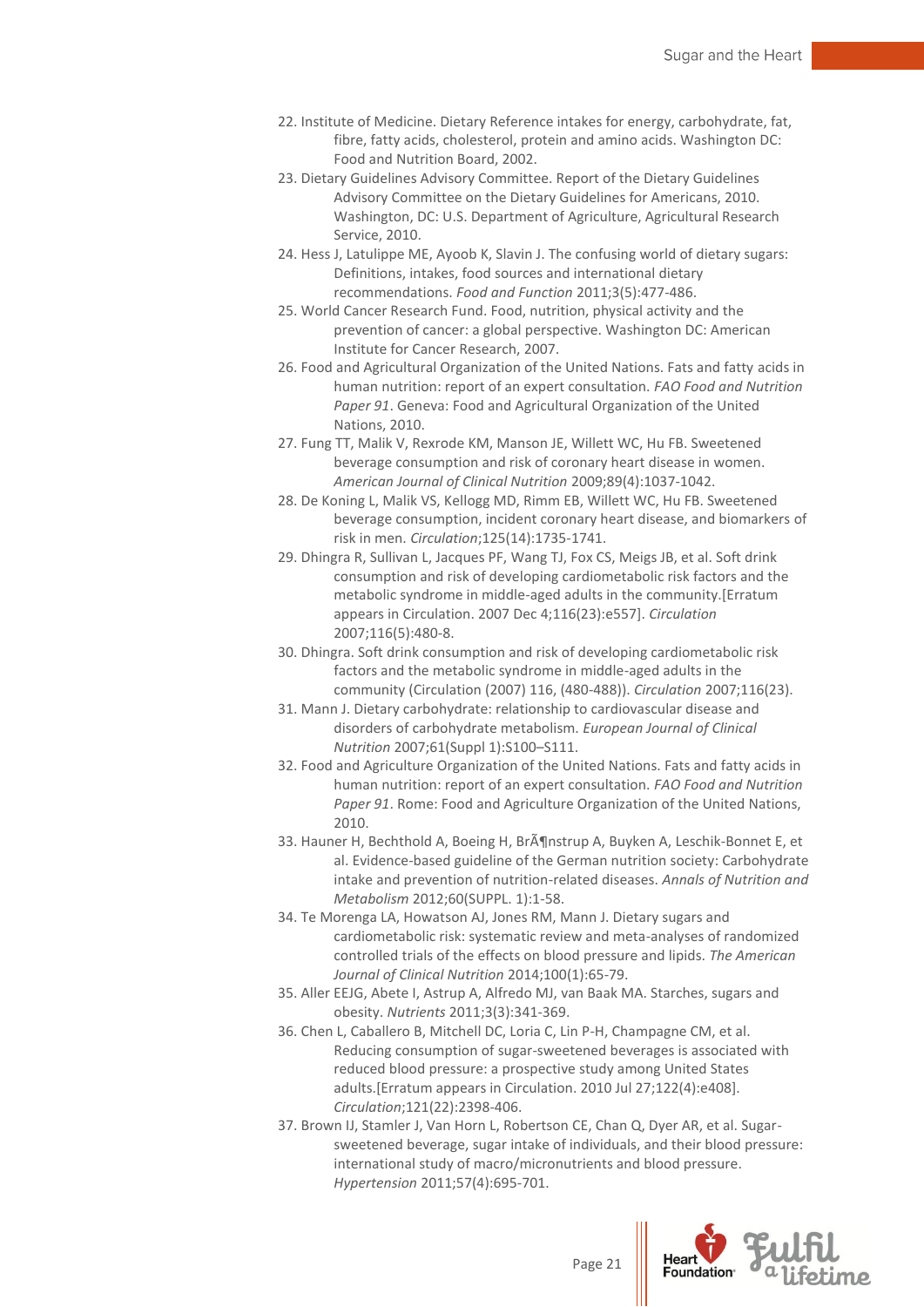- 38. Mancini M, Ordovas J, Riccardi G, Rubba P, Strazzullo P, editors. *Nutritional and Metabolic Bases of Cardiovascular Disease*. West Sussex: Wiley-Blackwell, 2011.
- 39. Olsen NJ, Heitmann BL. Intake of calorically sweetened beverages and obesity. *Obesity Reviews* 2009;10(1):68-75.
- 40. Te Morenga L, Mallard S, Mann J. Dietary sugars and body weight: systematic review and meta-analyses of randomised controlled trials and cohort studies. *BMJ* 2012;345(e7492).
- 41. Young LR, Nestle M. The Contribution of Expanding Portion Sizes to the US Obesity Epidemic. *Am J Public Health* 2002;92(2):246-249.
- 42. Piernas C, Popkin BM. Food portion patterns and trends among US children and the relationship to total eating occasion size, 1977-2006. *The Journal of Nutrition* 2011;141:1159-1164.
- 43. Gibson S. Sugar-sweetened soft drinks and obesity: a systematic review of the evidence from observational studies and interventions. *Nutrition Research Reviews* 2008;21(2):134-47.
- 44. Malik VS, Willett WC, Hu FB. Sugar-sweetened beverages and BMI in children and adolescents: Reanalyses of a meta-analysis. *American Journal of Clinical Nutrition* 2009;89(1):438-439.
- 45. Hu FB, Malik VS. Sugar-sweetened beverages and risk of obesity and type 2 diabetes: Epidemiologic evidence. *Physiology and Behavior*;100(1):47-54.
- 46. Australian Government, Department of Health and Ageing, National Health and Medical Research Council. A review of the evidence to address targeted questions to inform the revision of the Australian Dietary Guidelines. Canberra: National Health and Medical Research Council, November 2011.
- 47. Forshee RA, Anderson PA, Storey ML. Sugar-sweetened beverages and body mass index in children and adolescents: A meta-analysis (American Journal of Clinical Nutrition (2008) 87 (1662-1671)). *American Journal of Clinical Nutrition* 2009;89(1):441.
- 48. Bachman CM, Baranowski T, Nicklas TA. Is there an association between sweetened beverages and adiposity? *Nutrition Reviews* 2006;64(4):153- 174.
- 49. Wolff E, Dansinger ML. Soft drinks and weight gain: how strong is the link? *Medscape journal of medicine* 2008;10(8):189.
- 50. Ruxton CH, Gardner EJ, McNulty HM. Is sugar consumption detrimental to health? A review of the evidence 1995-2006. *Critical reviews in food science and nutrition* 2010;50(1):1-19.
- 51. Pereira MA. The possible role of sugar-sweetened beverages in obesity etiology: A review of the evidence. *International Journal of Obesity* 2006;30(SUPPL. 3):S28-S36.
- 52. Van Baak MA, Astrup A. Consumption of sugars and body weight. *Obesity Reviews* 2009;10(SUPPL. 1):9-23.
- 53. Hector D, Rangan A, Louie J, Flaad V, Gill T. Soft drinks, weight status and health: a review. Sydney: A NSW Centre for Public Health Nutrition (now known as Cluster of Public Health Nutrition, Prevention Research Collaboration, University of Sydney) project for NSW Health, 2009.
- 54. Malik VS, Schulze MB, Hu FB. Intake of sugar-sweetened beverages and weight gain: A systematic review. *American Journal of Clinical Nutrition* 2006;84(2):274-288.
- 55. Libuda L, Kersting M. Soft drinks and body weight development in childhood: is there a relationship? *Current Opinion in Clinical Nutrition & Metabolic Care* 2009;12(6):596-600.
- 56. Woodward-Lopez G, Kao J, Ritchie L. To what extent have sweetened beverages contributed to the obesity epidemic? *Public Health Nutrition* 2010;14(3):499-509.

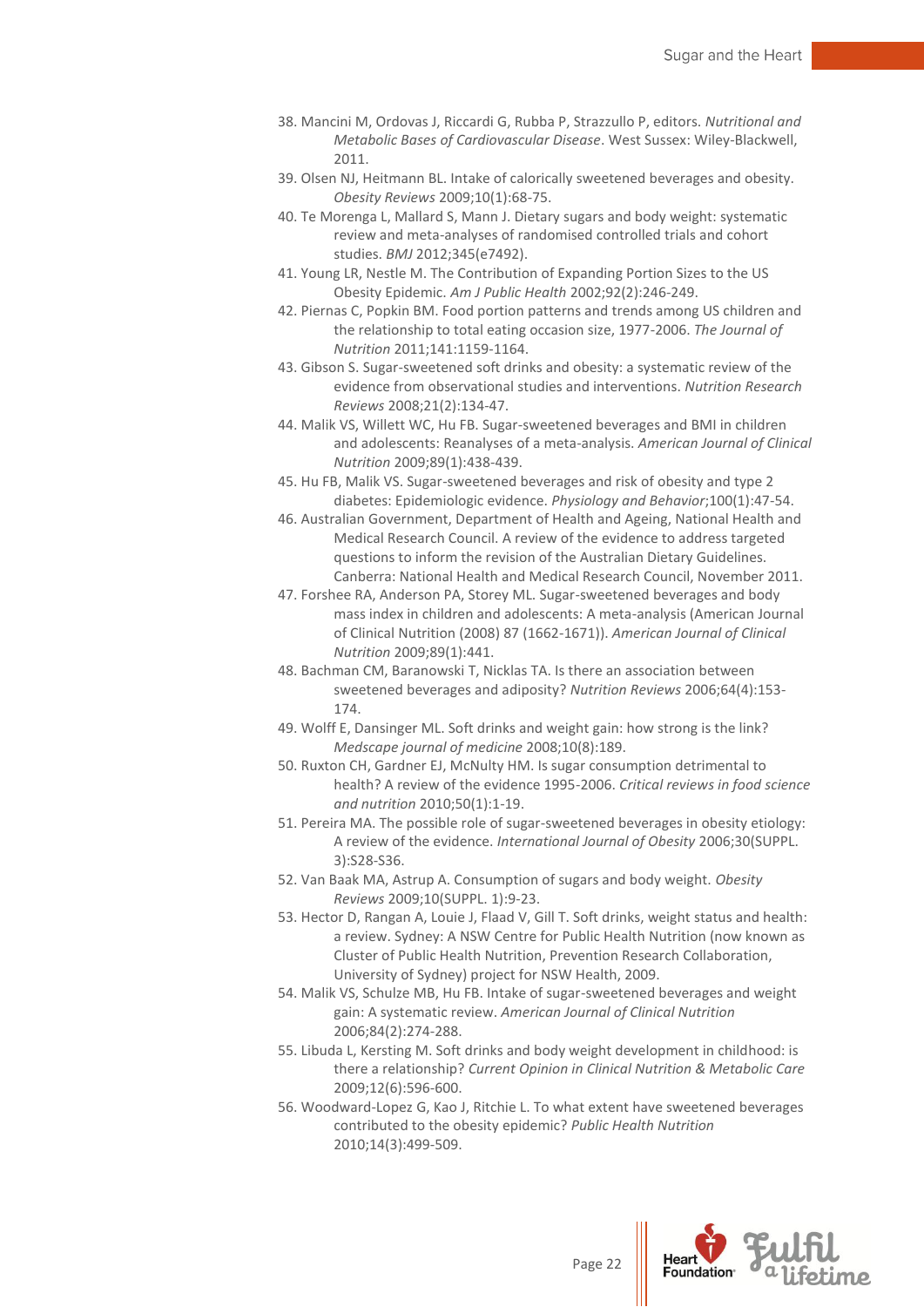- 57. Malik VS, Popkin BM, Bray GA, Després JP, Willett WC, Hu FB. Sugarsweetened beverages and risk of metabolic syndrome and type 2 diabetes: A meta-analysis. *Diabetes Care* 2010;33(11):2477-2483.
- 58. Schulze MB, Manson JE, Ludwig DS, Roumie CL. Soft drinks, obesity, and risk for development of type 2 diabetes. *Journal of Clinical Outcomes Management* 2004;11(10):616-617.
- 59. Laville M, Nazare JA. Diabetes, insulin resistance and sugars. *Obesity Reviews* 2009;10(SUPPL. 1):24-33.
- 60. Monsivais P, Perrigue MM, Drewnowski A. Sugars and satiety: Does the type of sweetener make a difference? *American Journal of Clinical Nutrition* 2007;86(1):116-123.
- 61. Havel PJ. Dietary fructose: Implications for dysregulation of energy homeostasis and lipid/carbohydrate metabolism. *Nutrition Reviews* 2005;63(5):133-137.
- 62. Bray GA. Soft drink consumption and obesity: it is all about fructose. *Current Opinion in Lipidology*;21(1):51-7.
- 63. Johnson RJ, Segal MS, Sautin Y, Nakagawa T, Feig DI, Kang DH, et al. Potential role of sugar (fructose) in the epidemic of hypertension, obesity and the metabolic syndrome, diabetes, kidney disease, and cardiovascular disease1-3. *American Journal of Clinical Nutrition* 2007;86(4):899-906.
- 64. Nguyen S, Choi HK, Lustig RH, Hsu Cy. Sugar-Sweetened Beverages, Serum Uric Acid, and Blood Pressure in Adolescents. *Journal of Pediatrics* 2009;154(6):807-813.
- 65. Perez-Pozo SE, Schold J, Nakagawa T, Sánchez-Lozada LG, Johnson RJ, Lillo JL. Excessive fructose intake induces the features of metabolic syndrome in healthy adult men: Role of uric acid in the hypertensive response. *International Journal of Obesity* 2010;34(3):454-461.
- 66. Wang DD, Sievenpiper JL, de Souza RJ, Chiavaroli L, Ha V, Cozma AI, et al. The effects of fructose intake on serum uric acid vary among controlled dietary trials. *Journal of Nutrition* 2012;142(5):916-923.
- 67. Ha V, Sievenpiper JL, De Souza RJ, Chiavaroli L, Wang DD, Cozma AI, et al. Effect of fructose on blood pressure: A systematic review and meta-analysis of controlled feeding trials. *Hypertension* 2012;59(4):787-795.
- 68. Sievenpiper JL, de Souza RJ, Mirrahimi A, Yu ME, Carleton AJ, Beyene J, et al. Effect of fructose on body weight in controlled feeding trials: A systematic review and meta-analysis. *Annals of Internal Medicine* 2012;156(4):291- 304.
- 69. Johnson RJ, Sanchez-Lozada LG, Nakagawa T. The effect of fructose on renal biology and disease. *Journal of the American Society of Nephrology* 2010;21(12):2036-2039.
- 70. Dolan LC, Potter SM, Burdock GA. Evidence-based review on the effect of normal dietary consumption of fructose on blood lipids and body weight of overweight and obese individuals. *Critical Reviews in Food Science & Nutrition*;50(10):889-918.
- 71. Rizkalla SW. Health implications of fructose consumption: A review of recent data. *Nutrition and Metabolism* 2010;7.
- 72. Tappy L, Le KA. Metabolic effects of fructose and the worldwide increase in obesity. *Physiological Reviews* 2010;90(1):23-46.
- 73. Livesey G, Taylor R. Fructose consumption and consequences for glycation, plasma triacylglycerol, and body weight: meta-analyses and metaregression models of intervention studies. *American Journal of Clinical Nutrition* 2008;88(5):1419-37.
- 74. Miller M, Stone NJ, Ballantyne C, Bittner V, Criqui MH, Ginsberg HN, et al. Triglycerides and cardiovascular disease: a scientific statement from the American Heart Association. *Circulation* 2011;123:2292-2333.
- 75. Schaefer EJ, Gleason JA, Dansinger ML. Dietary fructose and glucose differentially affect lipid and glucose homeostasis. *Journal of Nutrition* 2009;139(6):1257S-1262S.